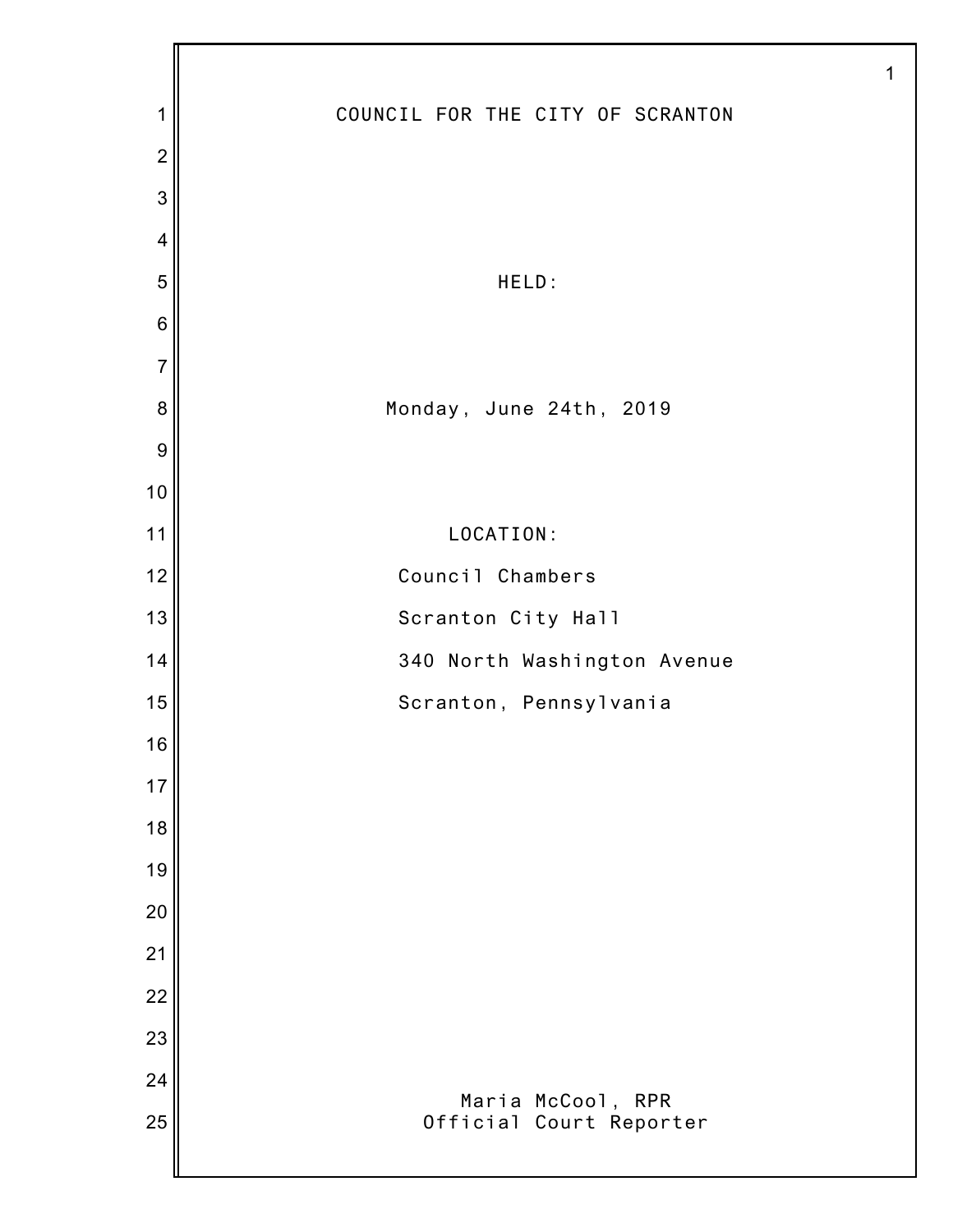| $\mathbf 1$      | COUNCIL MEMBERS:                    |
|------------------|-------------------------------------|
| $\overline{2}$   |                                     |
| 3                | PATRICK ROGAN, PRESIDENT            |
| $\overline{4}$   | TIMOTHY PERRY, VICE PRESIDENT       |
| 5                | WAYNE EVANS                         |
| 6                | WILLIAM GAUGHAN                     |
| $\overline{7}$   | <b>KYLE DONAHUE</b>                 |
| 8                |                                     |
| $\boldsymbol{9}$ |                                     |
| 10 <sub>1</sub>  | LORI REED, CITY CLERK               |
| 11               | KATHY CARRERA, ASSISTANT CITY CLERK |
| 12 <sub>2</sub>  | COREY EAGAN, ESQUIRE - SOLICITOR    |
| 13               |                                     |
| 14               |                                     |
| 15               |                                     |
| 16               |                                     |
| 17               |                                     |
| 18               |                                     |
| 19               |                                     |
| 20               |                                     |
| 21               |                                     |
| 22               |                                     |
| 23               |                                     |
| 24               |                                     |
| 25               |                                     |
|                  |                                     |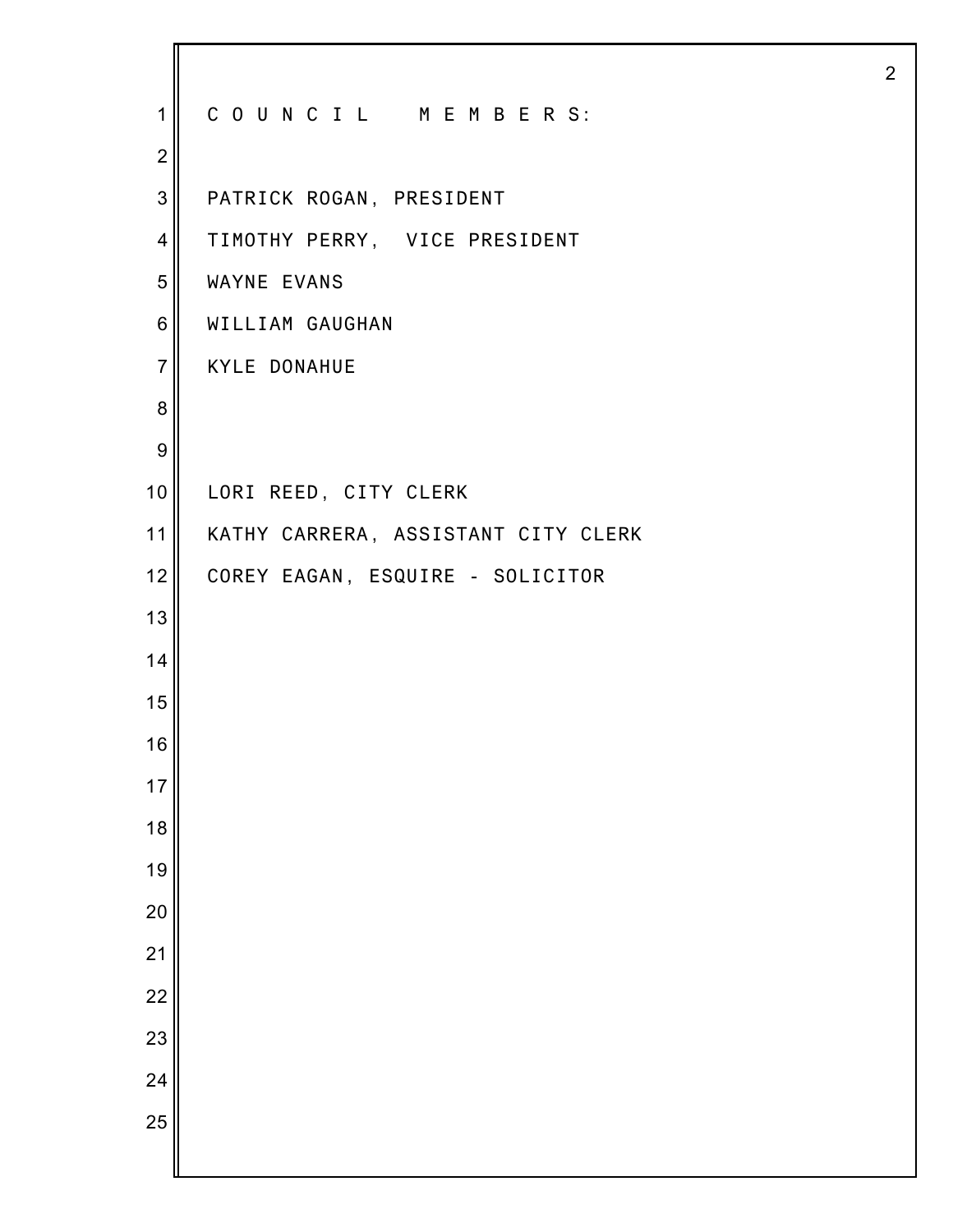|                | 3                                                 |
|----------------|---------------------------------------------------|
| 1              | (Pledge of Allegiance recited and a               |
| $\overline{c}$ | moment of reflection observed.)                   |
| 3              |                                                   |
| 4              | MR. ROGAN: Roll call, please.                     |
| 5              | MS. CARRERA: Mr. Perry.                           |
| 6              | MR. PERRY:<br>Here.                               |
| $\overline{7}$ | MS. CARRERA: Mr. Donahue.                         |
| 8              | MR. DONAHUE: Here.                                |
| 9              | MS. CARRERA: Mr. Evans.                           |
| 10             | MR. EVANS:<br>Here.                               |
| 11             | MS. CARRERA: Mr. Gaughan.                         |
| 12             | MR. GAUGHAN: Here.                                |
| 13             | MS. CARRERA: Mr. Rogan.                           |
| 14             | MR. ROGAN: Here.                                  |
| 15             | MR. PERRY: I make a motion to table               |
| 16             | Item 7-A, 7-C, and 7-D.                           |
| 17             | MR. DONAHUE:<br>Second.                           |
| 18             | MR. ROGAN:<br>On the question, these              |
| 19             | pieces of legislation are being tabled this       |
| 20             | evening so we may obtain additional               |
| 21             | information.                                      |
| 22             | We anticipate having that                         |
| 23             | information prior to the July 3rd meeting.<br>A11 |
| 24             | those in favor signify by saying aye.             |
| 25             | MR. PERRY: Aye.                                   |
|                |                                                   |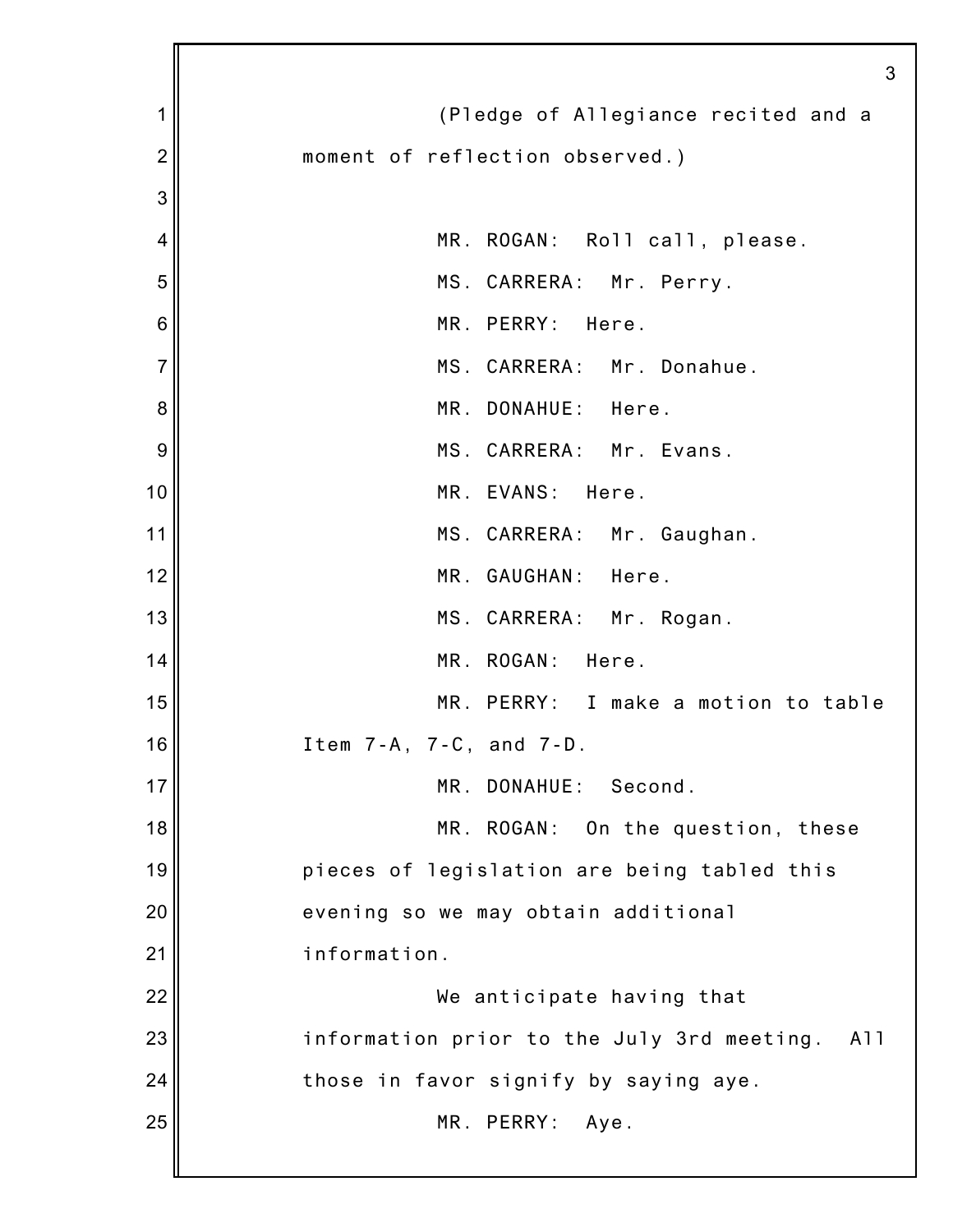1 2 3 4 5 6 7 8 9 10 11 12 13 14 15 16 17 18 19 20 21 22 23 24 25 4 MR. DONAHUE: Aye. MR. GAUGHAN: Aye. MR. EVANS: Aye. MR. ROGAN: Aye. Opposed? (No response.) MR. ROGAN: The ayes have it and so moved. Please dispense with the reading of the minutes. MS. REED: THIRD ORDER. 3-A. MINUTES OF THE HISTORICAL ARCHITECTURE REVIEW BOARD MEETING HELD MAY 9, 2019. 3-B. TAX ASSESSOR'S RESULTS REPORT FOR HEARING DATE HELD JUNE 12, 2019. 3-C. CONTROLLER'S REPORT FOR MONTH ENDING MAY 31, 2019. 3-D. TAX ASSESSOR'S REPORT FOR HEARING DATE TO BE HELD JULY 10, 2019. 3-E. AGENDA FOR THE CITY PLANNING COMMISSION MEETING TO BE HELD JUNE 26, 2019. 3-F. MINUTES OF THE SCRANTON FIREFIGHTERS PENSION COMMISSION MEETING HELD MAY 15, 2019. 3-G. MINUTES OF THE NON-UNIFORM MUNICIPAL PENSION BOARD MEETING HELD MAY 15, 2019.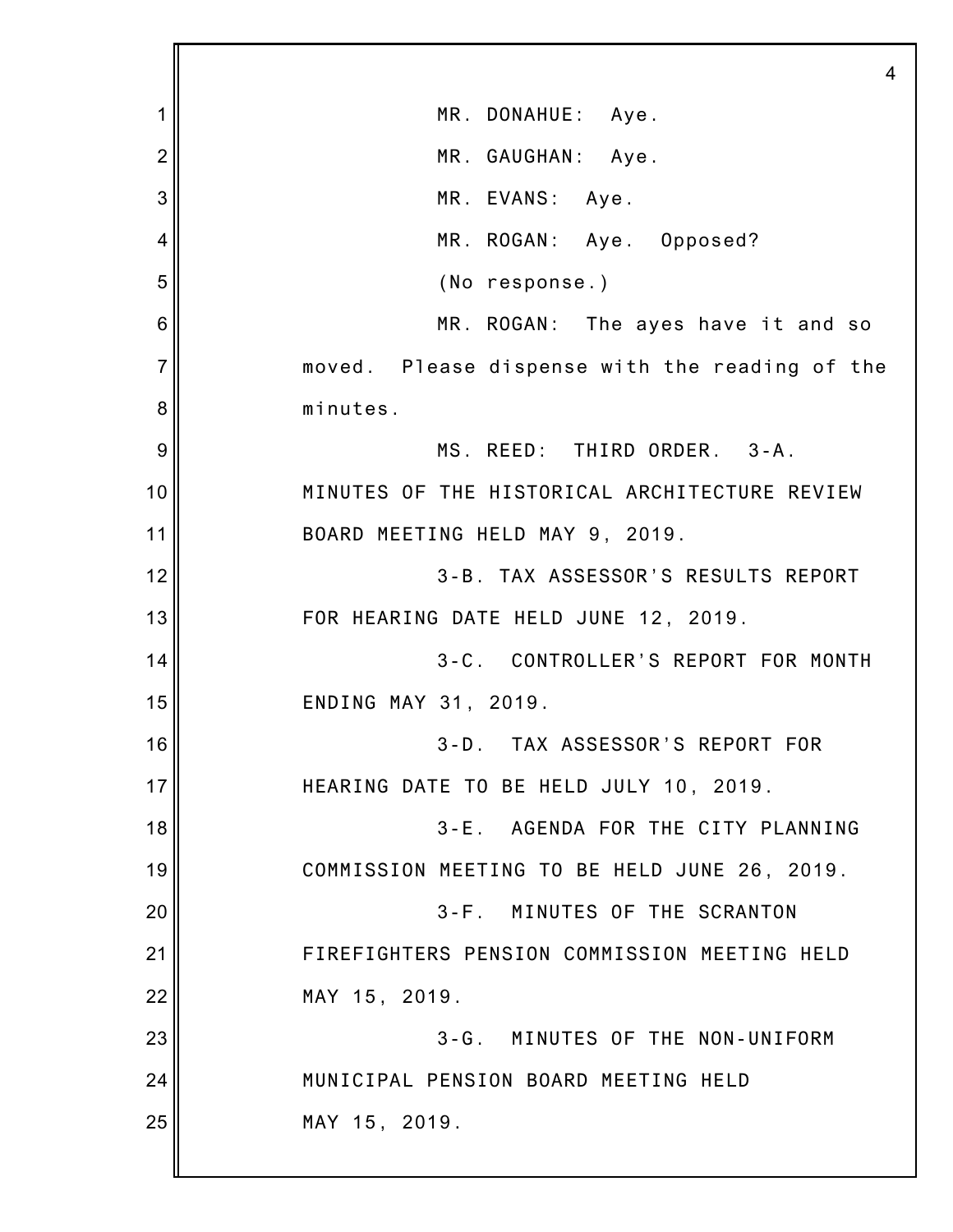|                | 5                                               |
|----------------|-------------------------------------------------|
| 1              | 3-H. MINUTES OF THE SCRANTON POLICE             |
| $\overline{2}$ | PENSION COMMISSION MEETING HELD MAY 15, 2019.   |
| 3              | 3-I. MINUTES OF THE COMPOSITE                   |
| 4              | PENSION BOARD MEETING HELD MAY 15.              |
| 5              | 3-J. AGENDA FOR THE NON-UNIFORM                 |
| 6              | MUNICIPAL PENSION BOARD MEETING HELD JUNE 19,   |
| $\overline{7}$ | 2019.                                           |
| 8              | 3-K. AGENDA FOR THE TAX COLLECTION              |
| 9              | COMMITTEE MEETING HELD MAY 30, 2019.            |
| 10             | MR. ROGAN: Are there any comments               |
| 11             | on any of these items? If not, received and     |
| 12             | filed. Do any Council members have              |
| 13             | announcements at this time?                     |
| 14             | I have a few. Just to note, there               |
| 15             | will be a motion this evening to table Item 6-C |
| 16             | on the agenda. There's a 30-day public comment  |
| 17             | period on this piece of legislation as required |
| 18             | by HUD.                                         |
| 19             | Also, Council's next meeting will be            |
| 20             | held on Wednesday, July 3rd at 12:30 p.m.       |
| 21             | Caucus will be at 12 noon in the Clerk's Office |
| 22             | or in Council Chambers, if necessary. We will   |
| 23             | continue to meet on Wednesdays at 12:30         |
| 24             | throughout the month of July.                   |
| 25             | And finally, I know I wasn't here               |
|                |                                                 |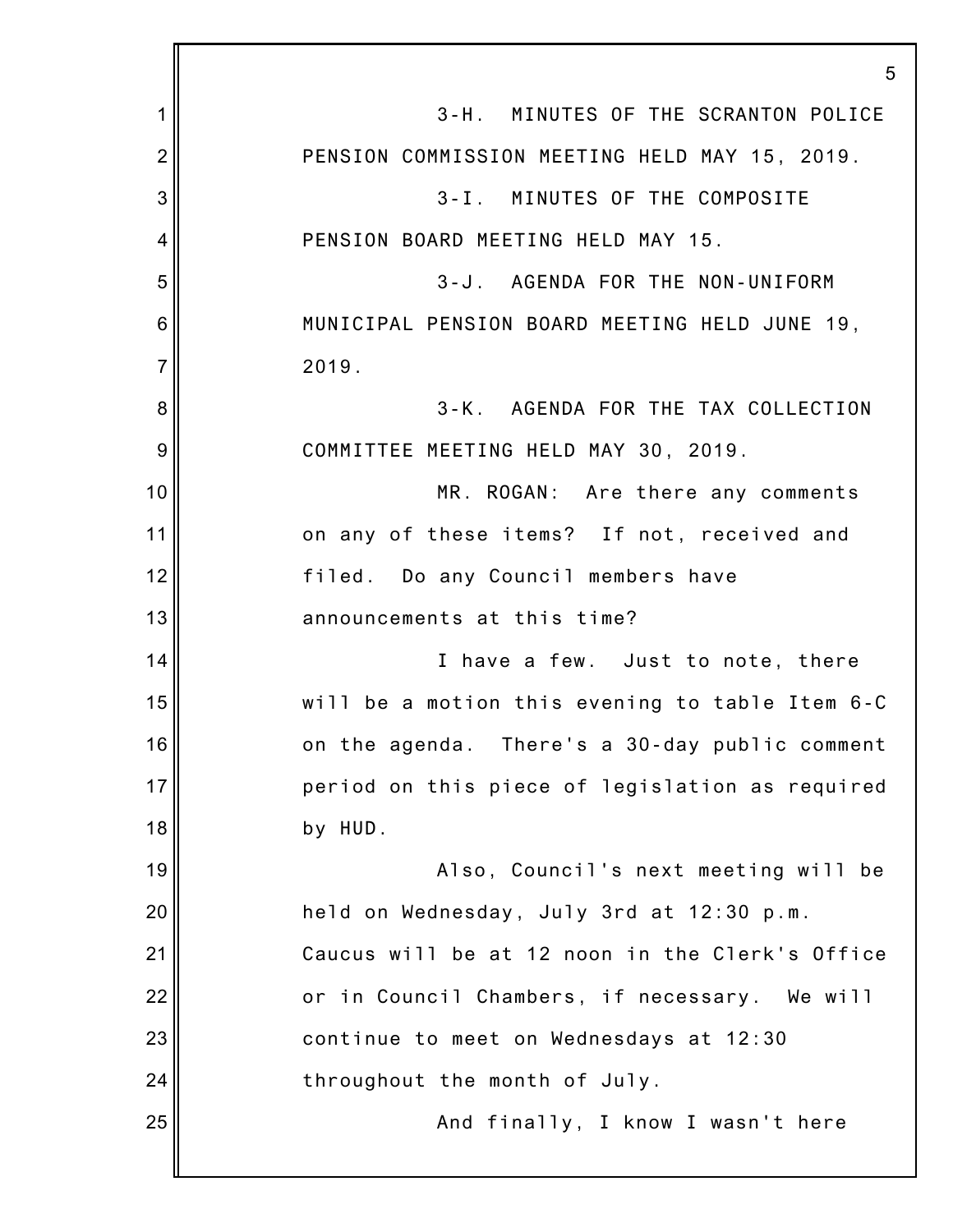|                | 6                                              |
|----------------|------------------------------------------------|
| 1              | last week, but we discussed as a group         |
| $\overline{2}$ | implementing a new policy regarding the time   |
| 3              | limit. So from now on, the first bell is going |
| 4              | to ring at four minutes and seconds. So it     |
| 5              | will give you 30 seconds to wrap up your       |
| 6              | thoughts.                                      |
| $\overline{7}$ | At five minutes the bell will ring             |
| 8              | again. And at that point, your time will be    |
| 9              | expired. Anyone else?                          |
| 10             | MS. REED: FOURTH ORDER. CITIZENS               |
| 11             | PARTICIPATION.                                 |
| 12             |                                                |
| 13             | (The following speakers offered                |
| 14             | public comment as follows:                     |
| 15             | Gerard Hetman spoke on matters of              |
| 16             | general concern.                               |
| 17             | Joan Hodowanitz spoke on city                  |
| 18             | business and matters of general concern.       |
| 19             | Ron Ellman spoke on matters of                 |
| 20             | general concern.                               |
| 21             | Bob Bolus spoke on matters of                  |
| 22             | general concern.                               |
| 23             | Paul Narcoonis spoke on matters of             |
| 24             | general concern.                               |
| 25             | Less Spindler spoke on matters of              |
|                |                                                |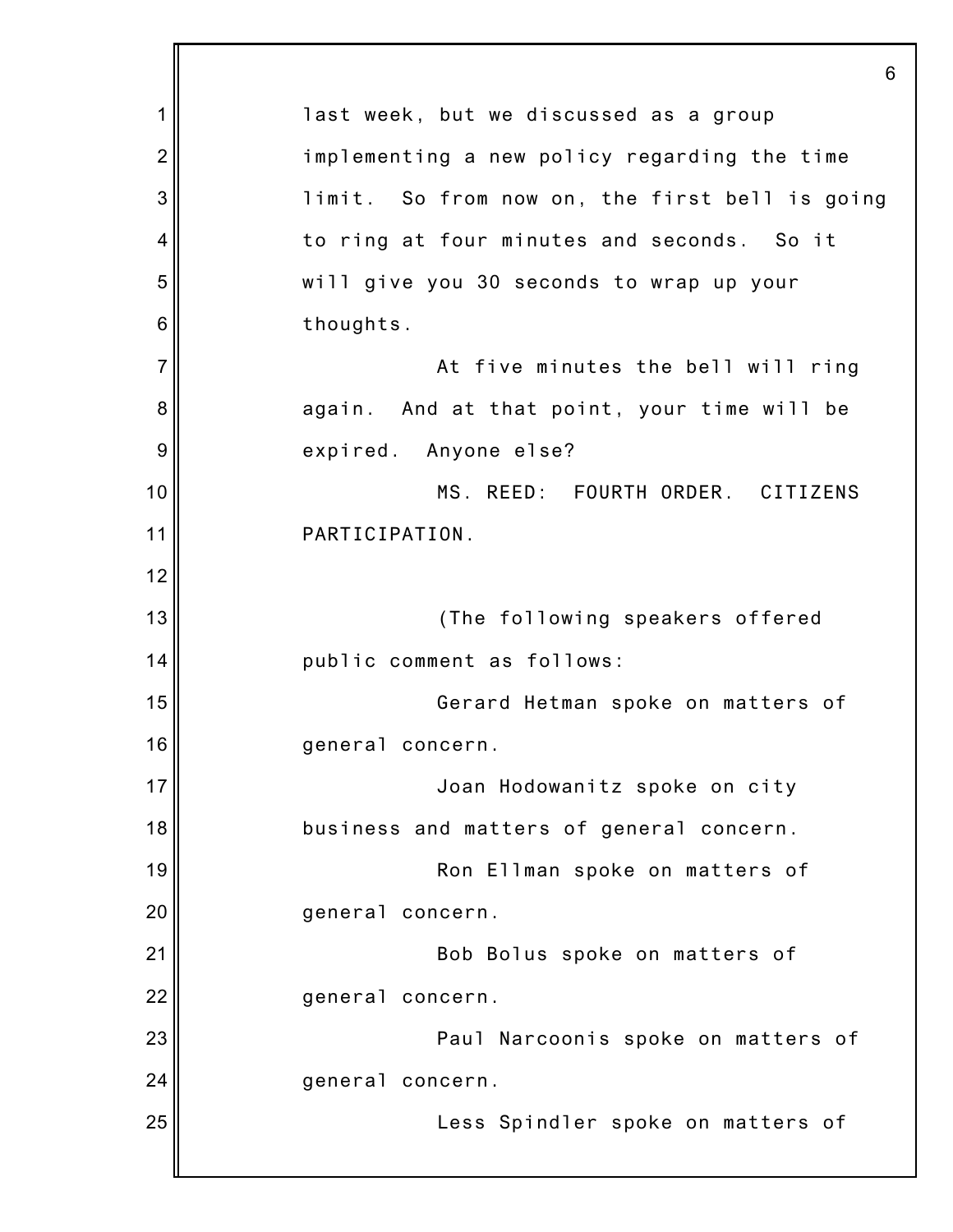|                | 7                                               |
|----------------|-------------------------------------------------|
| 1              | general concern.                                |
| $\overline{2}$ | Lee Morgan spoke on matters of                  |
| 3              | general concern.                                |
| 4              | Norma Jefferies spoke on matters of             |
| 5              | general concern.                                |
| 6              | Lenny Srebro spoke on matters of                |
| 7              | general concern.                                |
| 8              | Marie Schumacher spoke on city                  |
| 9              | business and matters of general concern.        |
| 10             | Dave Dobrzyn spoke on matters of                |
| 11             | general concern.                                |
| 12             | MS. REED: FIFTH ORDER. 5-A.                     |
| 13             | Motions.                                        |
| 14             | MR. ROGAN: Mr. Perry, any motions               |
| 15             | or comments?                                    |
| 16             | MR. PERRY: Yeah, just one brief --              |
| 17             | brief comment. This is 5-C in regards to --     |
| 18             | it's just from the Amos Towers. They've just    |
| 19             | been a great partner with the City of Scranton. |
| 20             | They made another donation to our fire          |
| 21             | department.                                     |
| 22             | I want to read a letter they                    |
| 23             | addressed to Chief Lucas on June 11th:          |
| 24             | "Dear Chief Lucas, on behalf of Amos            |
| 25             | Towers located on Jefferson Avenue, we would    |
|                |                                                 |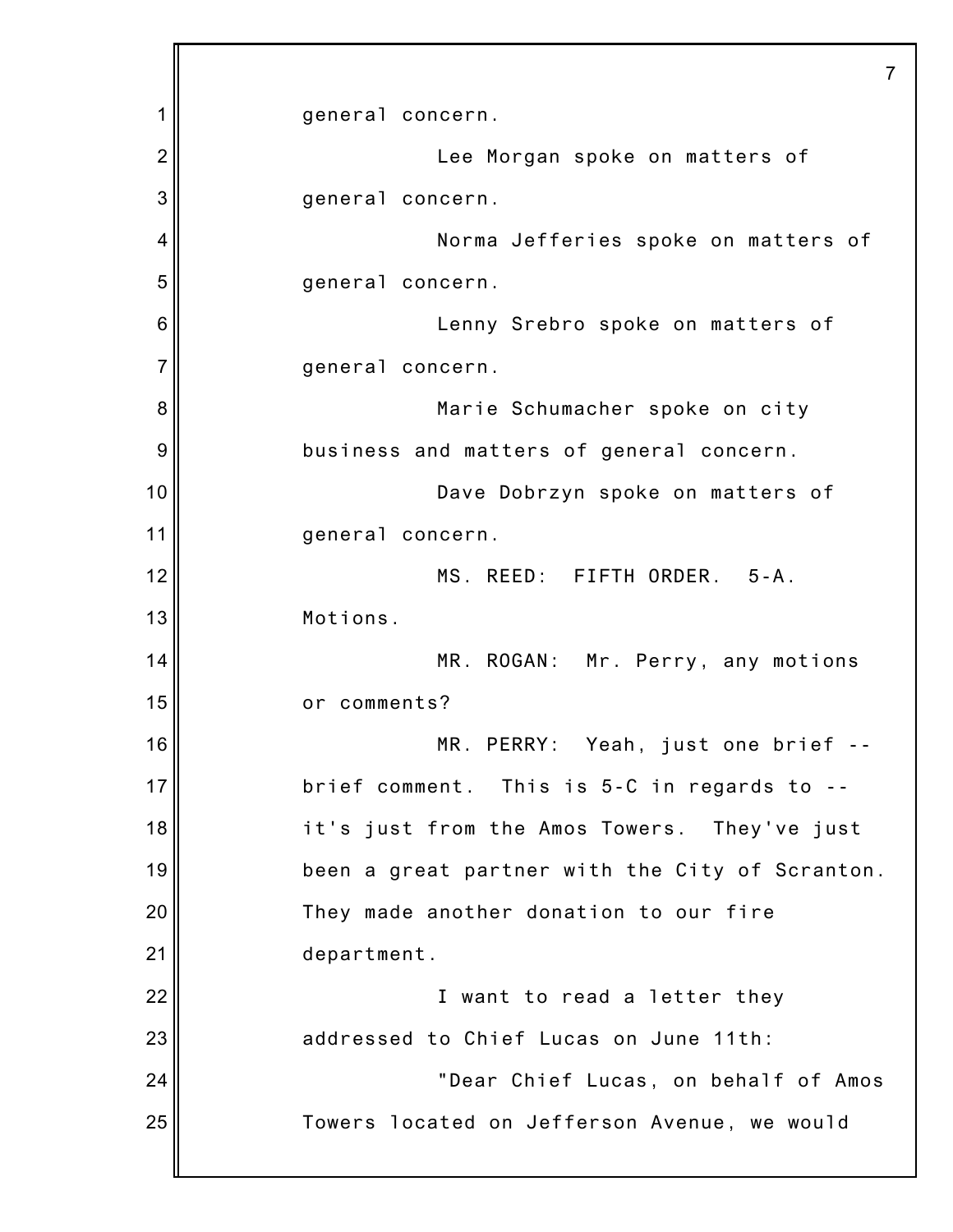|                | 8                                               |
|----------------|-------------------------------------------------|
| 1              | like to thank you for all the hard work that    |
| $\overline{2}$ | the Scranton Fire Department does on a daily    |
| 3              | basis.                                          |
| $\overline{4}$ | Each year we reach out to see what              |
| 5              | the department is in need of. This year we      |
| 6              | would like to make a donation of \$2,500."      |
| $\overline{7}$ | So Amos Towers, every year they make            |
| 8              | a very generous donation to our fire            |
| 9              | department. They seek out some of the things    |
| 10             | that we need that maybe we couldn't get through |
| 11             | a grant or other funding measures.              |
| 12             | And our fire department always comes            |
| 13             | up with something that would really would help  |
| 14             | the city. This year we're going to use that     |
| 15             | donation to purchase a 35 mm Nikon camera and   |
| 16             | three sets of cordless tools to be used for     |
| 17             | fire investigations.                            |
| 18             | So again, this is -- this letter was            |
| 19             | sent by the Vice President of Community         |
| 20             | Development, Martin Fotta. So I want to make    |
| 21             | sure I give all the thanks and praise to Amos   |
| 22             | Towers and Mr. Fotta for the generous donation. |
| 23             | They always reach out to us every year and this |
| 24             | year is no different.                           |
| 25             | And I know our fire department will             |
|                |                                                 |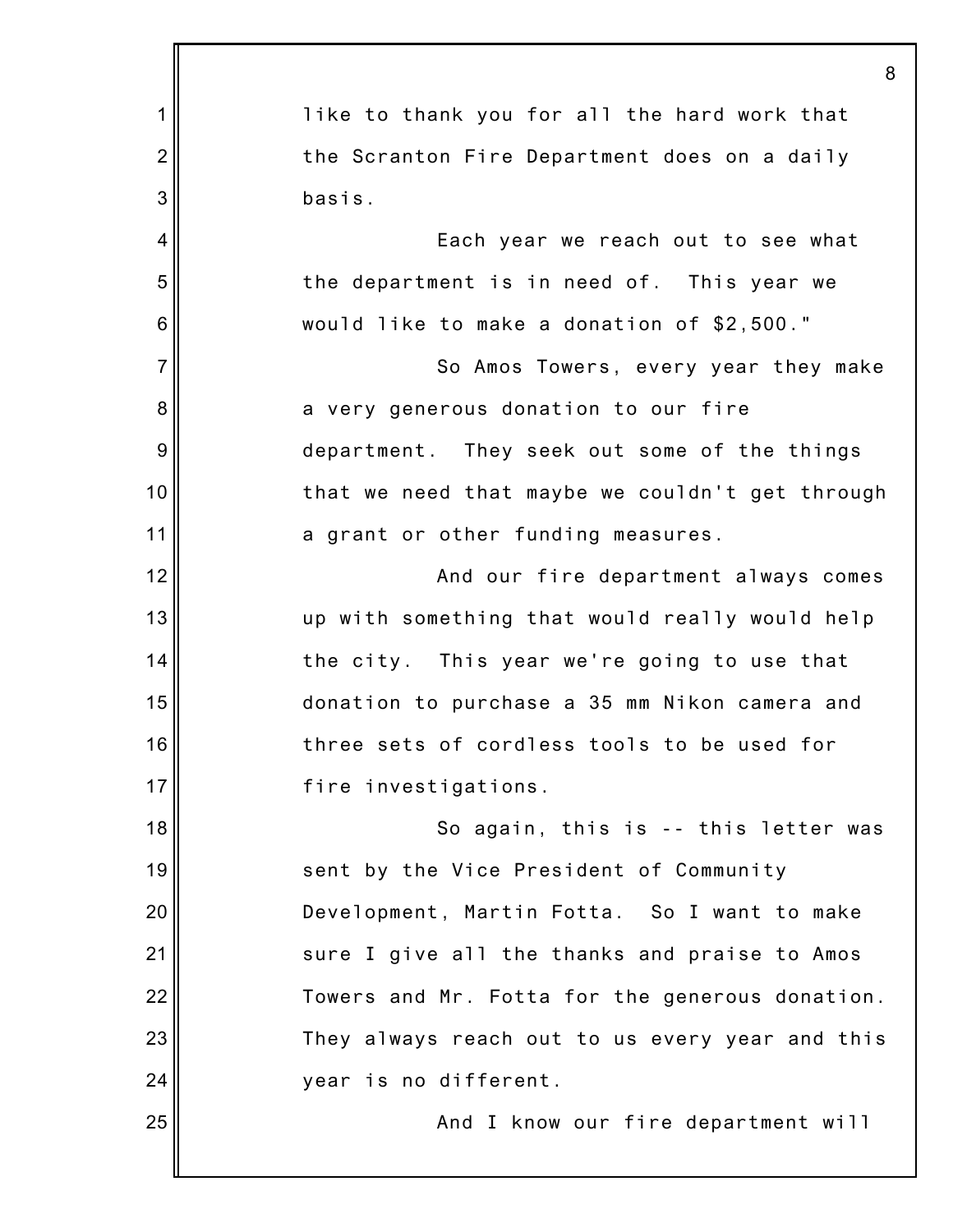|                | 9                                               |
|----------------|-------------------------------------------------|
| 1              | put this equipment to good use to keep safe and |
| $\overline{2}$ | do proper investigations in the future. That's  |
| 3              | all I have for you right now. Thank you.        |
| 4              | MR. ROGAN: Thank you. Mr. Donahue,              |
| 5              | any motions or comments?                        |
| 6              | MR. DONAHUE: I have nothing at this             |
| $\overline{7}$ | time.                                           |
| 8              | MR. ROGAN: Mr. Evans, any motions               |
| 9              | or comments?                                    |
| 10             | MR. EVANS: Yeah, first of all, I                |
| 11             | want to comment a little bit on what Mr. Srebro |
| 12             | mentioned about your increasement in assessment |
| 13             | of taxes. It's my understanding you built a     |
| 14             | brand new house that should have been eligible  |
| 15             | under the previous three year tax abatement     |
| 16             | that the city had in place.                     |
| 17             | So you might want to check into                 |
| 18             | that. And if that's the case, you could save    |
| 19             | yourself some money for the next three years.   |
| 20             | Maybe we can get -- if you want to stop by the  |
| 21             | council office, maybe we can get a copy of that |
| 22             | legislation for you so you can review it and    |
| 23             | see if that is appropriate for you.             |
| 24             | Recently, I have been discussing for            |
| 25             | a need for a coherent -- not recently, for a    |
|                |                                                 |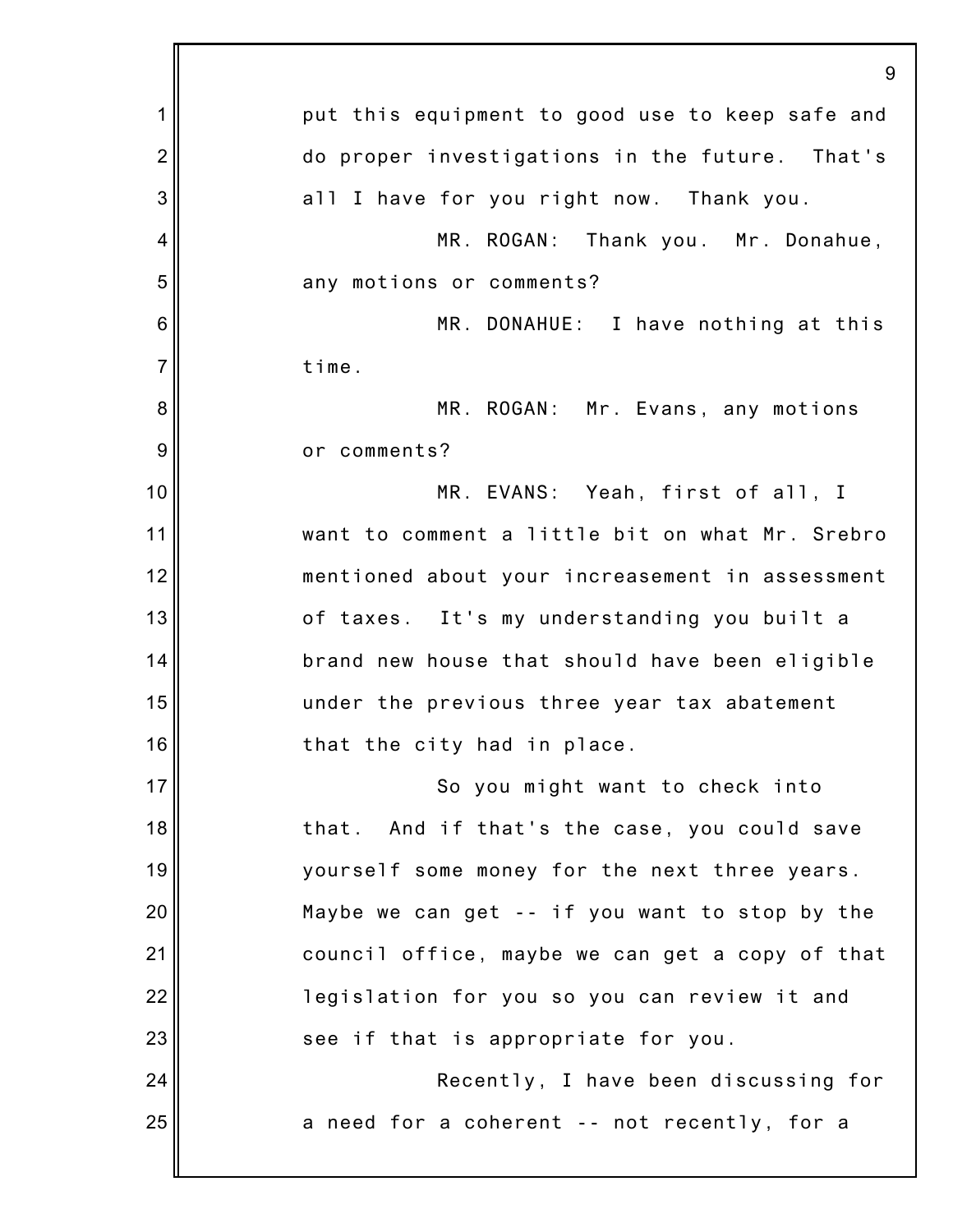|                | 10                                              |
|----------------|-------------------------------------------------|
| 1              | long time -- the need for a coherent policy on  |
| $\overline{2}$ | condemnations and demolition of buildings       |
| 3              | almost since I have been on Council.            |
| $\overline{4}$ | I've asked for this information from            |
| 5              | the administration for longer than I could      |
| 6              | recall. In fact, recently, I requested that     |
| $\overline{7}$ | the LIPS Department provide me with a complete  |
| 8              | list of properties that are currently eligible  |
| 9              | to be on the demolition list as well as the     |
| 10             | policies and procedures that are currently in   |
| 11             | place to determine what property should         |
| 12             | actually be demolished.                         |
| 13             | To that point, I've been waiting for            |
| 14             | weeks and weeks for an answer to my latest      |
| 15             | request, maybe longer. And it's clearly longer  |
| 16             | than any elected official or citizen should     |
| 17             | have to wait for information.                   |
| 18             | So last Friday I had no recourse but            |
| 19             | to send a right to know request to the city's   |
| 20             | Right To Know Officer for this information.     |
| 21             | The fact that I even had to do this points to a |
| 22             | much larger and more serious problem.<br>So     |
| 23             | that's all I'm going to say about that subject  |
| 24             | right now.                                      |
| 25             | I also want to comment briefly on               |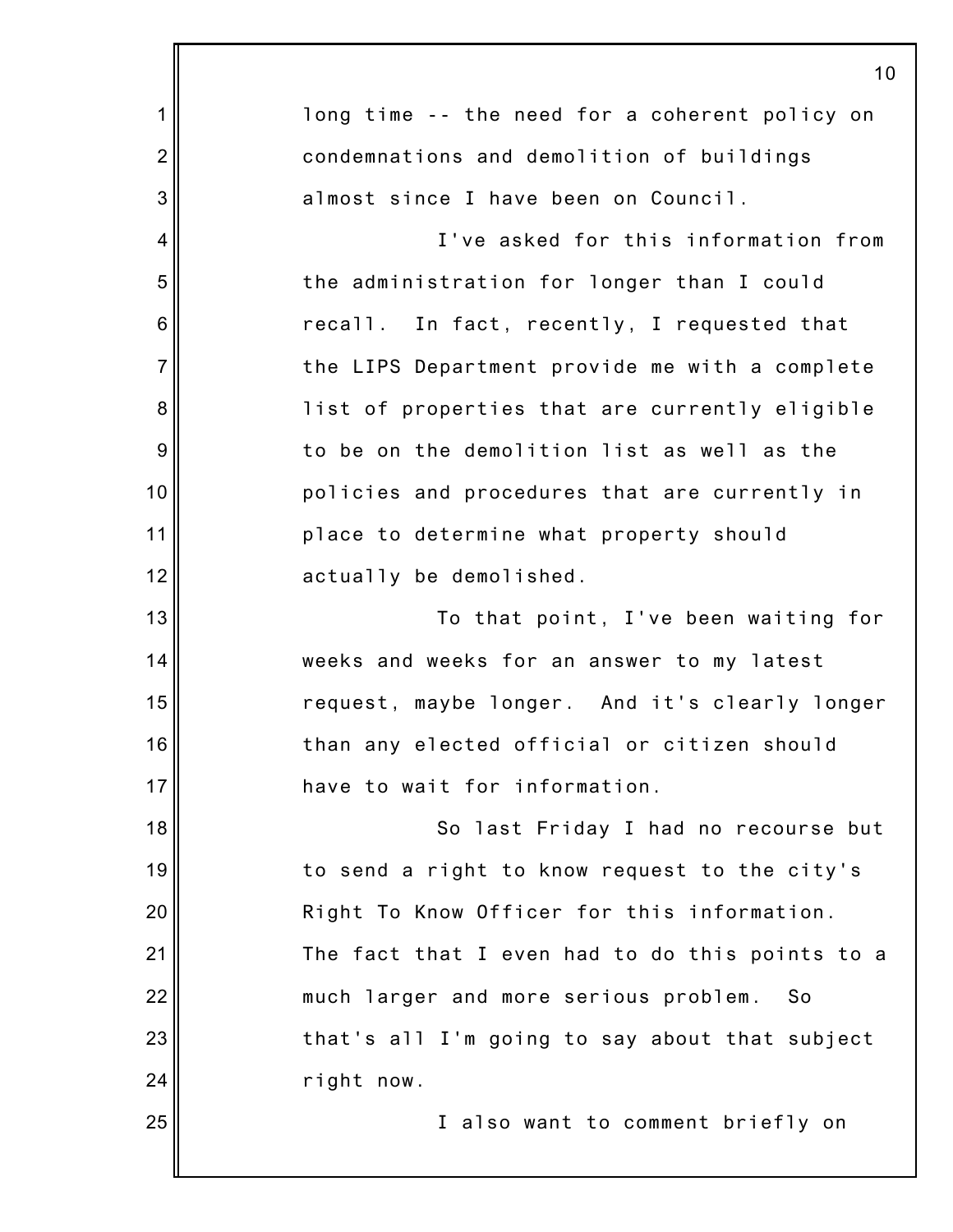|                 | 11                                              |
|-----------------|-------------------------------------------------|
| 1               | the editorial in today's Scranton Times         |
| $\overline{2}$  | entitled Apartments Hide Behind An Old          |
| 3               | Assessment. I appreciate the editorial board    |
| 4               | confirming what I've been saying for, what,     |
| 5               | it's probably been decades.                     |
| $6\phantom{1}6$ | Not only will reassessment bring                |
| $\overline{7}$  | about tax fairness and tax equity to property   |
| 8               | owners throughout Lackawanna County, but the    |
| $\overline{9}$  | City of Scranton it will bring information and  |
| 10              | data that we can use to finally address our     |
| 11              | seemingly endless ability to accurately         |
| 12              | establish how many apartment units are actually |
| 13              | in the City of Scranton.                        |
| 14              | For 25 years we have been chasing               |
| 15              | our tail with the rental registration effort    |
| 16              | that is still operating with dated and          |
| 17              | sometimes extremely inaccurate information.     |
| 18              | With new and more accurate information created  |
| 19              | through the data collection process of a        |
| 20              | reassessment and combining that with possibly   |
| 21              | renewed commitment by city officials to give    |
| 22              | the city employees in charge of that the        |
| 23              | resource they need to get the job done, we      |
| 24              | might actually get it right after 25 years.     |
| 25              | And then we can begin to register               |
|                 |                                                 |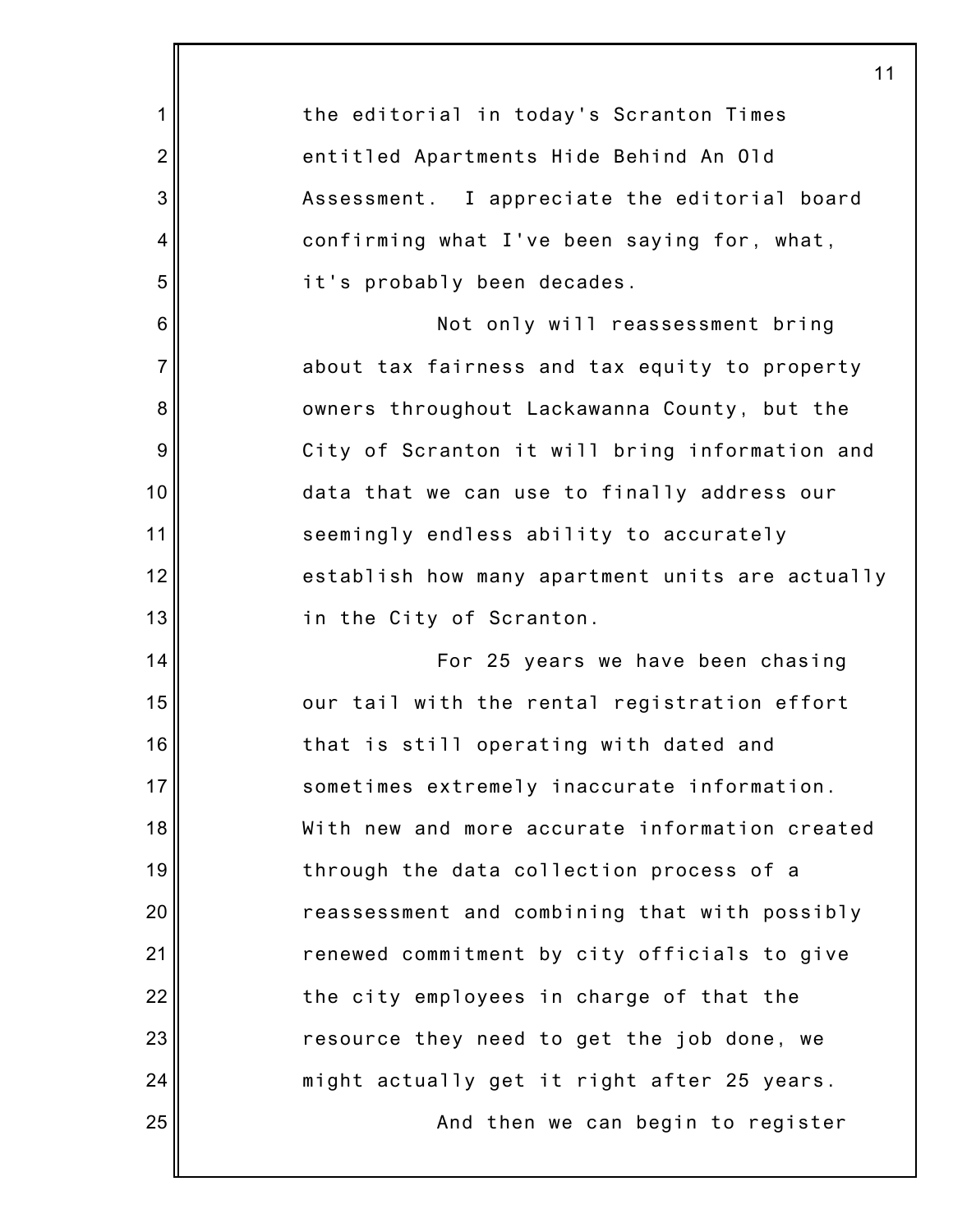rentals at a much higher level, which not only gives us valuable analytics to use in planning and allotting for the limited resources of the LIPS Department; but it will also ultimately allow us for a reduced reduction in rental registration fees and refuse fees across the board.

1

2

3

4

5

6

7

8

9

10

11

12

13

14

15

16

17

18

19

20

21

22

23

24

25

Parks was a subject tonight. So I want to bring that into the conversation. With the recent announcement by the Recreation Authority and Geisinger on an agreement that will infuse approximately 1.3 million dollars into Nay Aug Park over the next ten years as well as a reopening of the downtown Renaissance Park in the rear of the 500 block of Lackawanna and the Pocket Park plan by Scranton Tomorrow at the corner of Linden Street and Wyoming Avenue, parks are being talked about quite a bit lately.

So I'd like to expand that conversation just a little bit to put it in context. A recent Penn State researcher study concluded that 83 percent of responders to that study said that they personally benefit from their local parks. And 92 percent said that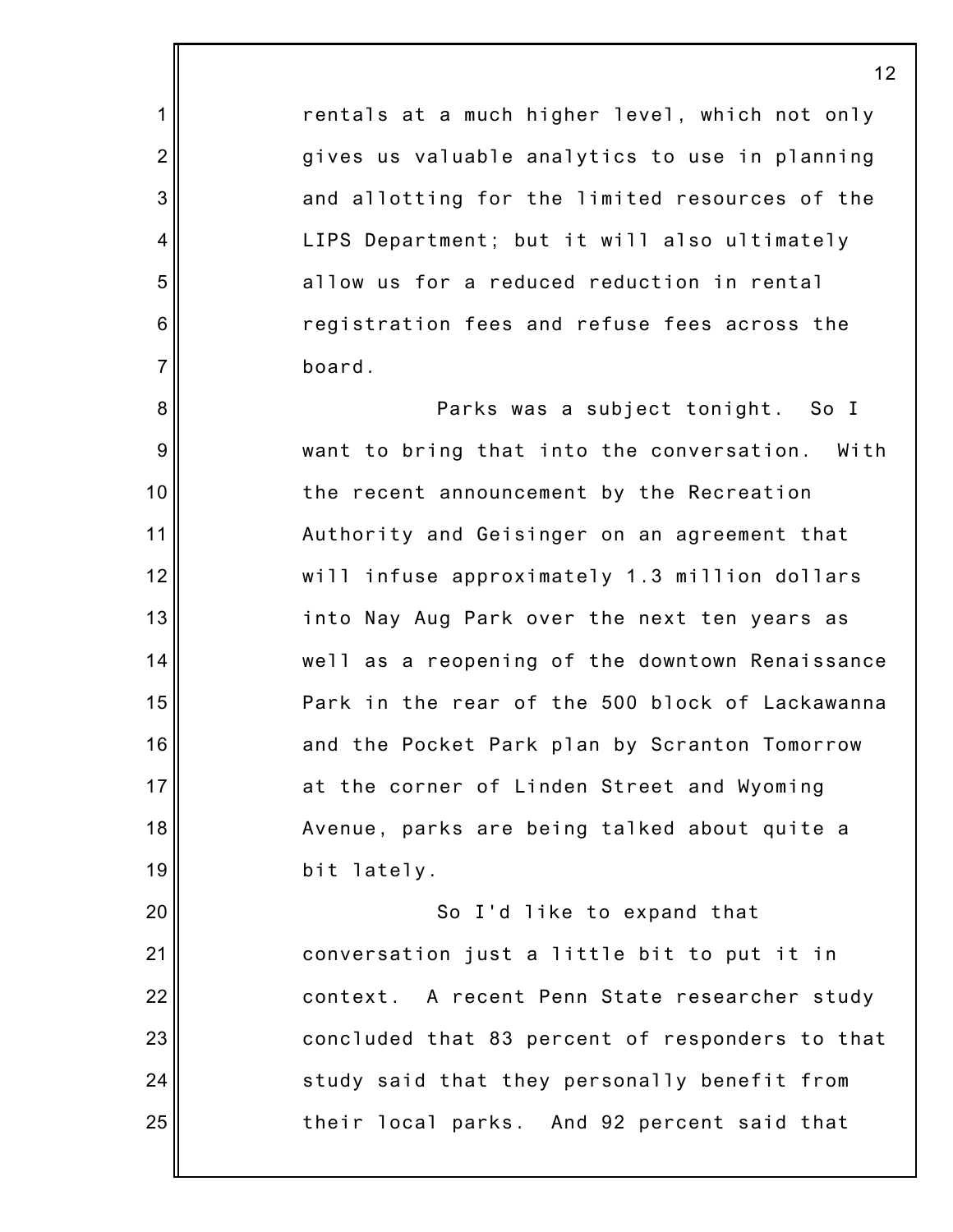|                | 13                                              |
|----------------|-------------------------------------------------|
| 1              | their community as a whole benefits from local  |
| $\overline{2}$ | parks.                                          |
| 3              | The research has also found that                |
| 4              | trails and parks and open spaces can increase   |
| 5              | nearby property values. In a separate study in  |
| 6              | Chicago, they focused on a 2.7 mile trail that  |
| $\overline{7}$ | was added to the Chicago Logan Square           |
| 8              | neighborhood.                                   |
| 9              | That's an area where the real estate            |
| 10             | market really isn't that strong or wasn't       |
| 11             | strong before the trail was put in. But after   |
| 12             | the trail was implemented, they saw 22.3        |
| 13             | percent increase in market value for properties |
| 14             | that are within a few blocks of the trail       |
| 15             | itself.                                         |
| 16             | These type of results tell me that              |
| 17             | we need to refocus and continue to build on the |
| 18             | current assets that we have because parks are   |
| 19             | assets. We need to develop new ones when it     |
| 20             | makes sense. But most of all, we need to find   |
| 21             | ways to get more value from our park system.    |
| 22             | This can be done partially by                   |
| 23             | creating connectivity. Parks need to be         |
| 24             | connected to neighborhoods. Trails should be    |
| 25             | connected to the downtown and other             |
|                |                                                 |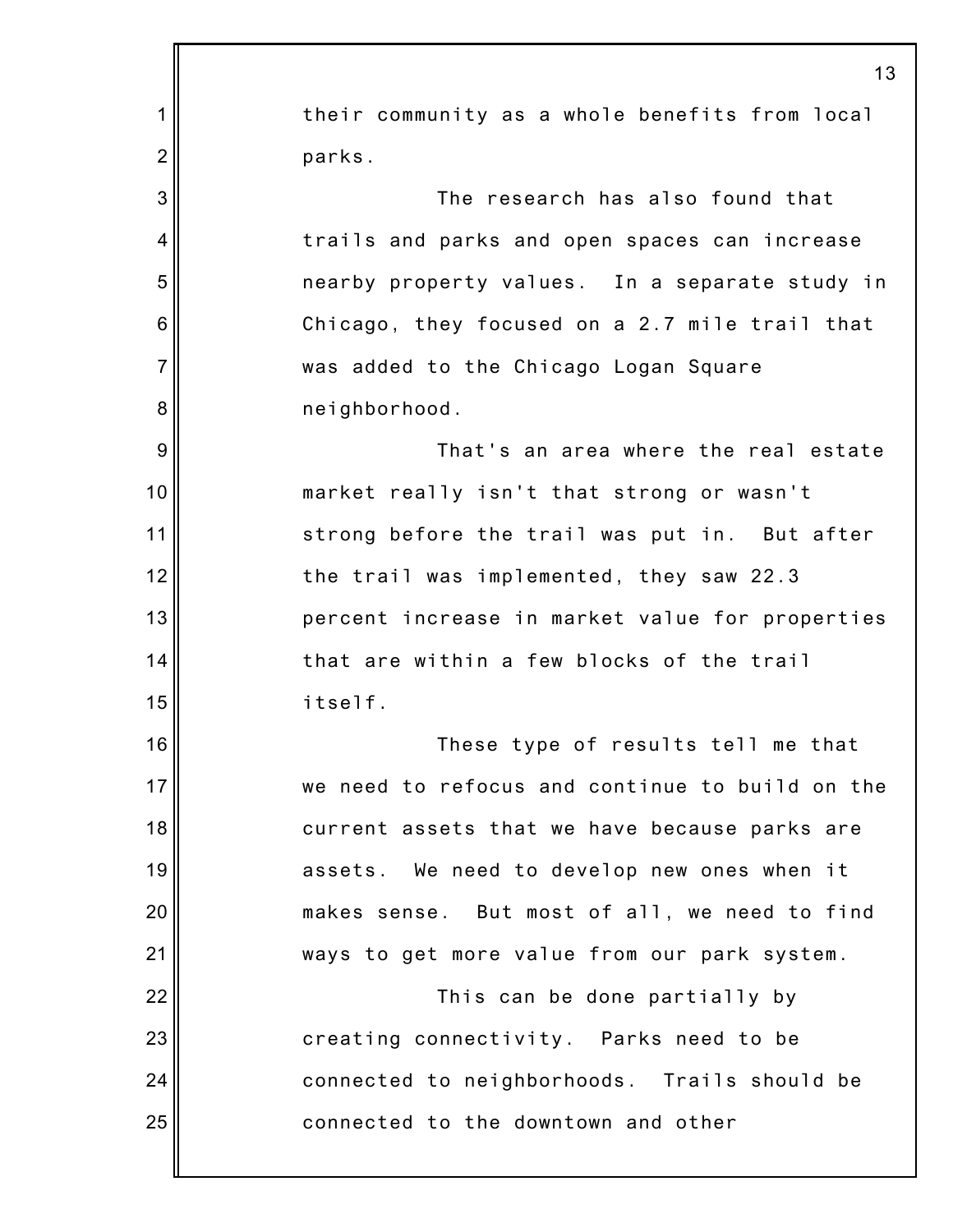1 2 3 4 5 6 7 8 9 10 11 12 13 14 15 16 17 18 19 20 21 22 23 24 25 14 neighborhoods. And bike paths and lanes should connect to all of our city assets. It's a simple solution to getting more value from an existing system. So we continue to see some positive elements like what is happening at Nay Aug. The neighborhood parks like Connors Park in South Side shown what could happen when neighbors take ownership of a park and downtown park and park and admission by Scranton Tomorrow that is moving forward that will serve the ever-expanding residential community that is becoming part of downtown. Most of that has happened organically because of initiatives by caring residents and neighbors and other organizers. But the park system can be much more. It can not only be a city asset but a community draw, a marketing tool, a property value enhancer and a neighborhood anchor. So for too long we have struggled just to cut the grass while barely maintaining the status quo. We have not committed the necessary talent, vision, and resources to our parks. And we can do a lot better than we are.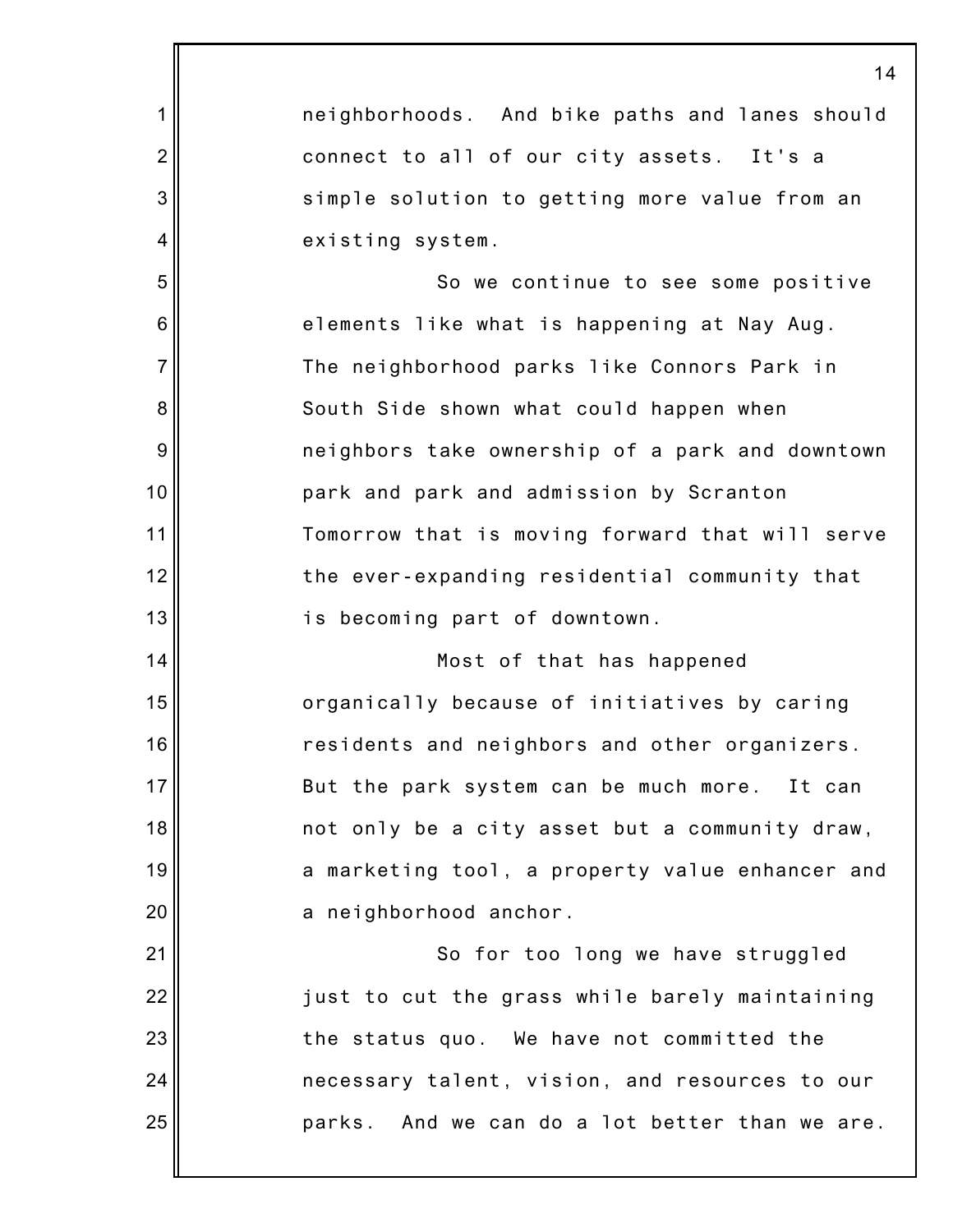1 2 3 4 5 6 7 8 9 10 11 12 13 14 15 16 17 18 19 20 21 22 23 24 25 15 So I'm hopeful that the Geisinger CMC Nay Aug model can show us a blueprint for corporate and public engagement. And we can begin to look at our parks and trails and open spaces as more than just a line item on a very, very stressed budget. It just might be worth taking a different look at our parks and what they provide for all of us. And finally as usual, I'd like to remind everyone that every day is your chance to make this city a little better. Thank you very much. MR. ROGAN: Thank you. Mr. Gaughan, any motions or comments? MR. GAUGHAN: Sure. Thank you. Mr. Evans made a comment about having to do a right to know for the demolition list. I'd just like to remind everybody and Councilman Donahue brought this up a few weeks ago. This Council has subpoena power. It's in our Home Rule Charter. And we should start using it. Why should elected officials have to put a right to know in. We are a body that has oversight over the Mayor's office and over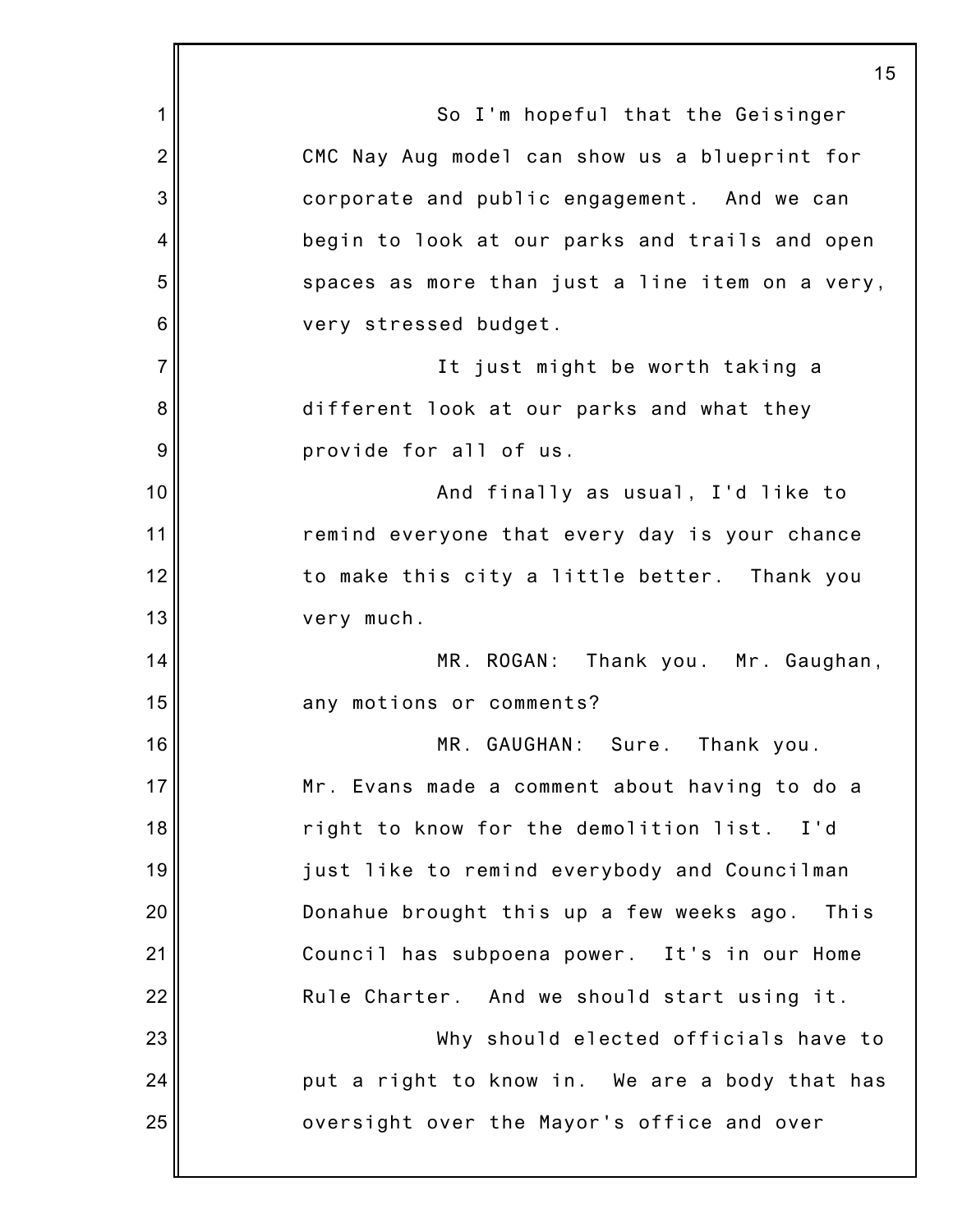|                | 16                                              |
|----------------|-------------------------------------------------|
| $\mathbf 1$    | every other department in this building. And    |
| $\overline{2}$ | that is one of the reasons why probably the     |
| 3              | fathers of this city specifically put in that   |
| $\overline{4}$ | this Council would have subpoena power.         |
| 5              | Now, should it be abused and used               |
| 6              | all the time? No. But in the cases I have       |
| $\overline{7}$ | seen over the last four or five years we should |
| 8              | be using it. Come in here -- subpoena people    |
| 9              | to come in here, subpoena documents if you need |
| 10             | to. I don't think any elected official should   |
| 11             | have to put a right to know request in.         |
| 12             | And then this administration pulls              |
| 13             | their typical BS all the time. And if you're    |
| 14             | looking for one letter, they extend it to 30    |
| 15             | days. It takes them 30 days -- and that's I'm   |
| 16             | sure what they're going to do in Mr. Evans      |
| 17             | case, thirty days to come up with a document    |
| 18             | that they should be able to hit a button and    |
| 19             | print it out.                                   |
| 20             | Secondly, I usually don't comment on            |
| 21             | this. But I just have to say, first of all,     |
| 22             | Mr. Ellman, her name is Jessica, not Jennifer.  |
| 23             | And I am sick and tired of sitting up here      |
| 24             | every week through the character assassination  |
| 25             | of this person who is a very good person and    |
|                |                                                 |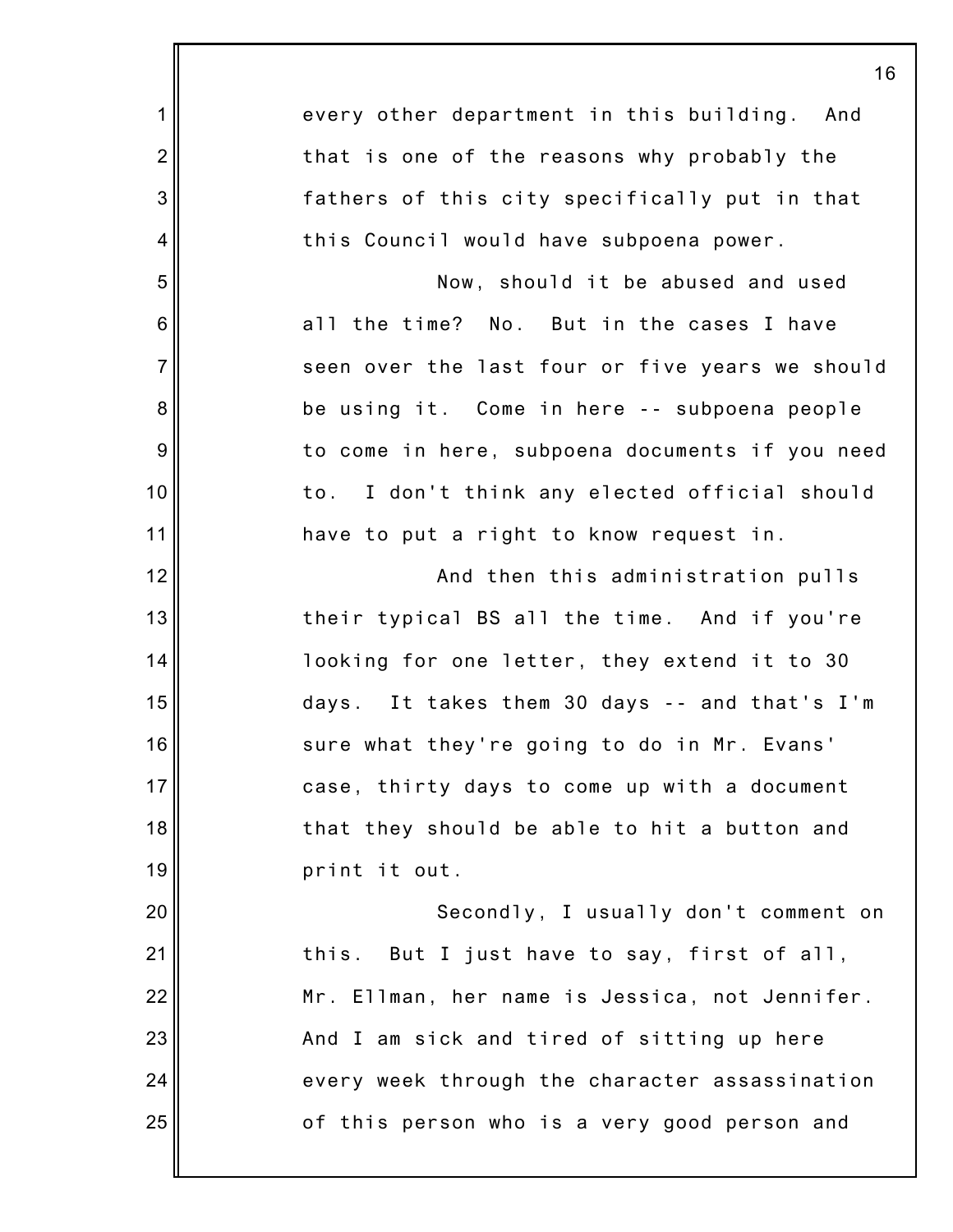1 2 3 4 5 6 7 8 9 10 11 12 13 14 15 16 17 18 19 20 21 22 23 24 25 17 who decided to put her name in the ring and run for this office and we allow it to happen every week. It doesn't have anything to do with City Council. It has nothing to do with city business. It has nothing do with the agenda that I'm looking at right here. There's nothing on here that says Jessica Rothchild, nothing about her. I'm sick and tired of it. And the ignorance and the -- it's suffocating. And it's a wonder why the hell anybody would want to run for this office. They are not even elected yet -- officially elected and they have to sit through this every week. Shame on all of you who stand up here and attack this woman who ran for Council. Shame on you. It's the last time I'm going to say it, but there needs to be decorum in these chambers. It's turned into a WWF. Get up, talk about Jessica Rothchild, talk about what she ate for dinner last night. It's ridiculous. And everyone likes to cite free speech. There's something called hate speech. Read a few Supreme Court cases on that.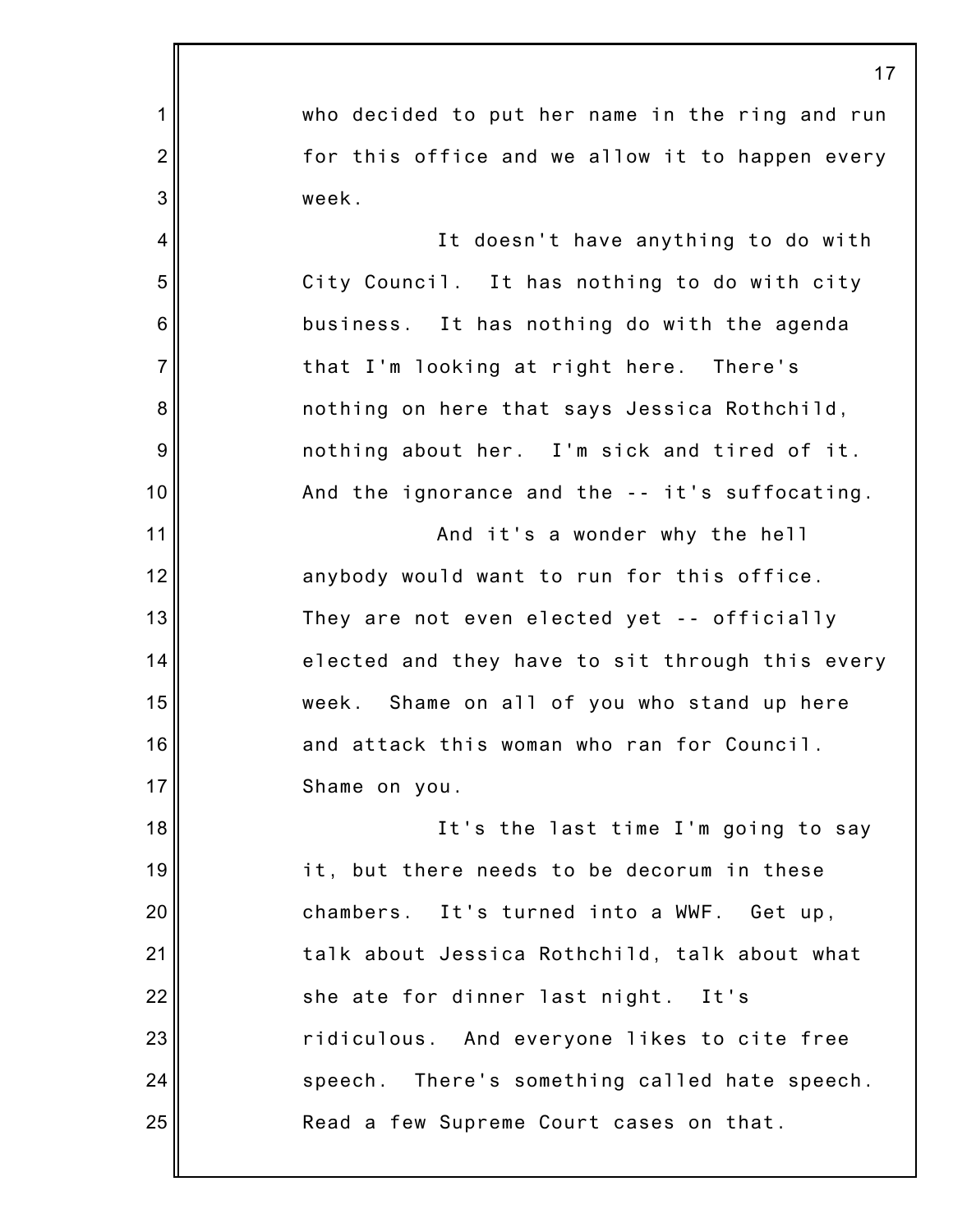1 2 3 4 5 6 7 8 9 10 11 12 13 14 15 16 17 18 19 20 21 22 23 24 25 Also, Mrs. Jefferies brought up Third Order correspondence about the letters that I had read last week. Just for the record, I have brought up time and time again that Third Order should be reserved for any - and it says right here if you look at our agenda, reports and communications from the Mayor and heads of departments and interested parties and city clerk's notes. So I do agree with you it should be a matter of regular practice that any letter or correspond that we get from a department head or the Mayor should automatically be put in Third Order. I don't know what else I could do. I've said it before. I've requested it. I've made motions to put these letters in Third Order. It should be a matter of practice. I don't know what we're waiting for. So I hope that answers your questions. Onto a few citizens' requests. A resident reached out about Knox Road needs patching. Mrs. Reed, if you could please send that to DPW. Also, I would like to send a letter to the Chief of Police regarding issues at buildings 26 and 27 of Hilltop Manor.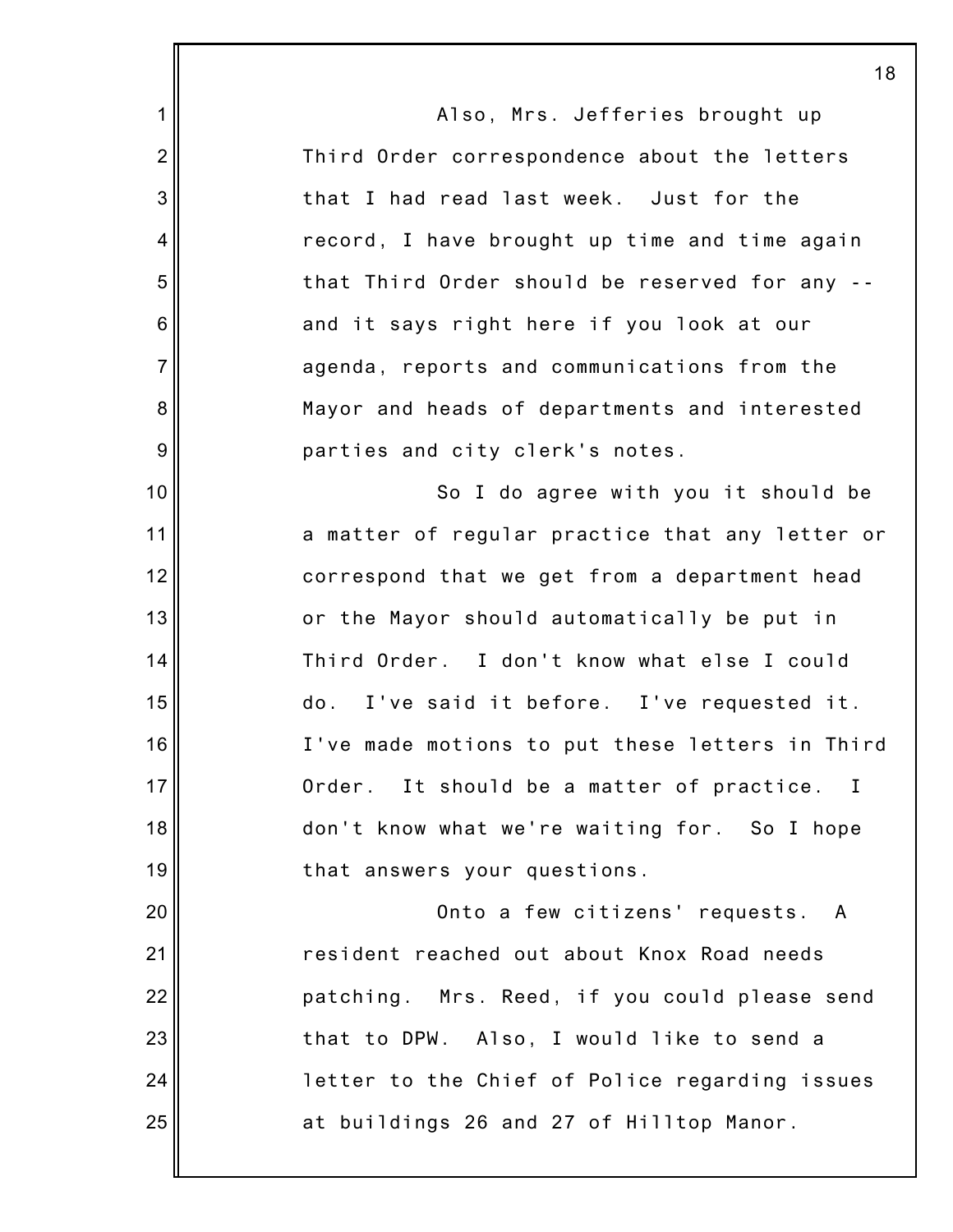1 2 3 4 5 6 7 8 9 10 11 12 13 14 15 16 17 18 19 20 21 22 23 24 25 The past few years I've received several complaints. I think the police department is trying to do the best they can. But I continue to receive notice from residents that there's noise, loud music, cursing. No one can sit in their backyard. So if we can please send something to the chief again and remind him about that. Also, I recently met with residents of Kay Avenue regarding water runoff issues. There's a an issue with a pipe that runs along the alley there. I met with two of the residents within the last week and a half. Mrs. Reed and I were in contact with DPW. And we received notice that they are going to assess that situation for a possible remedy. Also 1132-1134 Rock Street, a gentleman has reached out to me I think every year when the weather gets nice. There's a vacant lot that's overgrown all the way over the sidewalk and into the road. We did send it to the Licensing and Inspections Department. And, Mrs. Reed, if we can ask and see if DPW -- I know they can't go on private property, but if they can at least clear the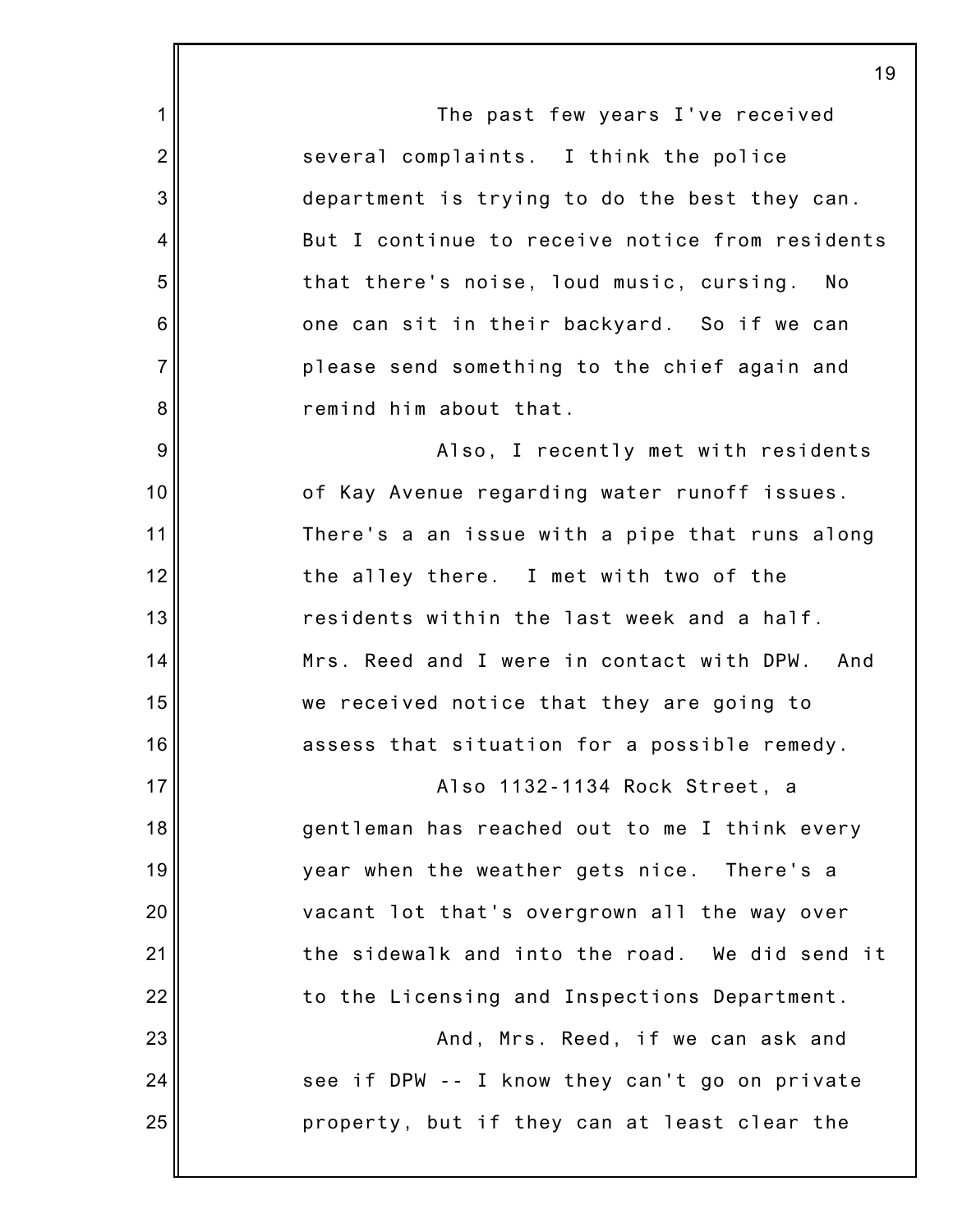|                 | 20                                              |
|-----------------|-------------------------------------------------|
| 1               | brush off of the sidewalk because at this point |
| $\overline{2}$  | it's impassable.                                |
| 3               | Also, a few weeks ago we asked for              |
| 4               | an update from Joyce Hatala and Tom Lynch about |
| 5               | the Recycling Program. We requested specific    |
| $6\phantom{1}6$ | information during that caucus within a few     |
| $\overline{7}$  | months ago. We have not heard back yet. So,     |
| 8               | Mrs. Reed, if you can remind them to please     |
| $\overline{9}$  | provide us with that information.               |
| 10              | In the caucus tonight the Ethics                |
| 11              | Board was brought up. We currently have four    |
| 12              | members that have been chosen. Mayor            |
| 13              | Courtright has sent down one person that he has |
| 14              | picked. Council has given their two candidates  |
| 15              | and Mrs. Novembrino has given her one           |
| 16              | candidate.                                      |
| 17              | So at this point instead of waiting             |
| 18              | for the Mayor to send down the last person, I   |
| 19              | do think it's appropriate instead of to         |
| 20              | continue to wait to ask our city solicitor and  |
| 21              | the city solicitor to draft a legislation for   |
| 22              | those appointments, send it to Council and      |
| 23              | we'll leave one seat empty. They'll end up      |
| 24              | having a quorum.                                |
| 25              | In the meantime, we could have --               |
|                 |                                                 |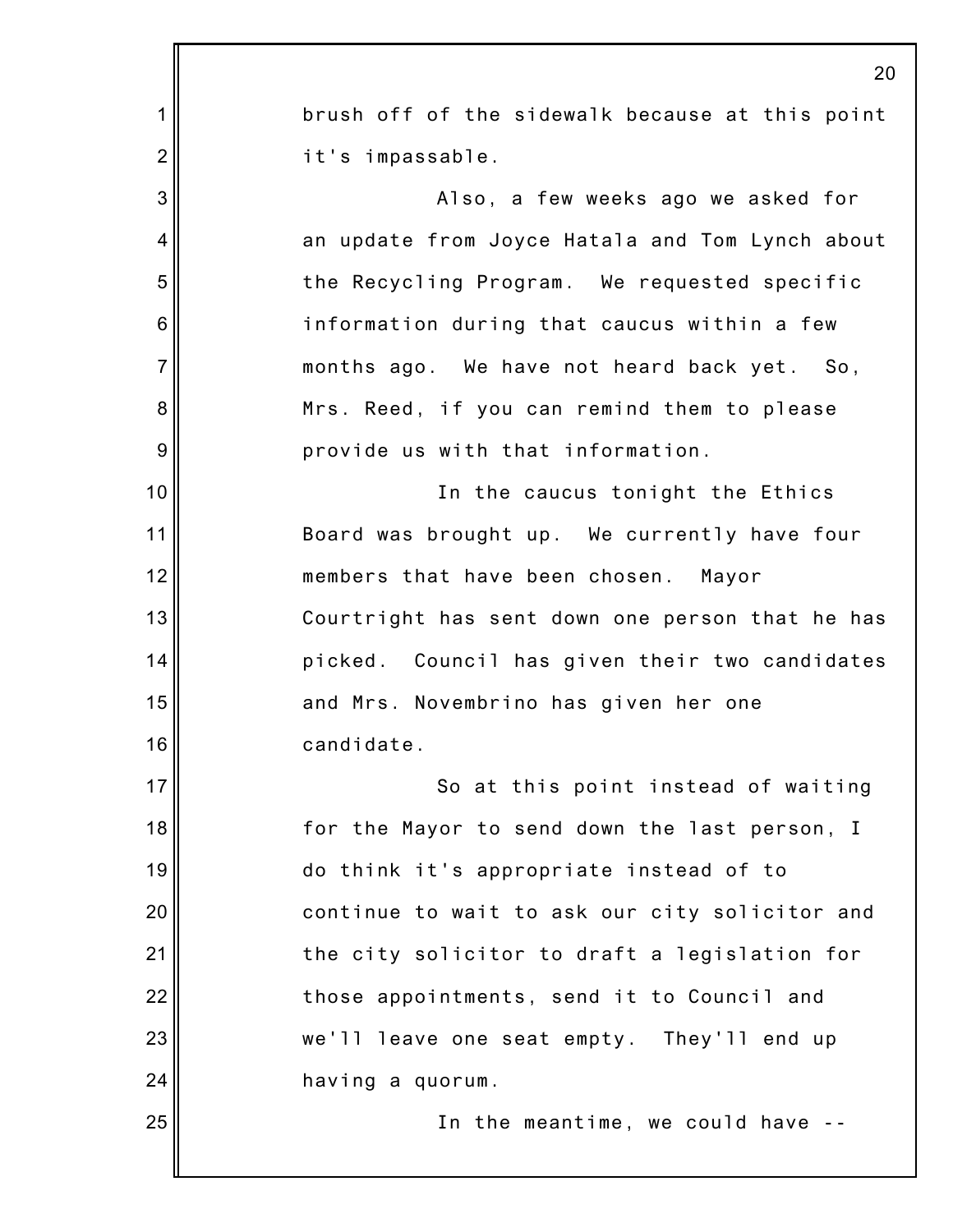|                 | 21                                              |
|-----------------|-------------------------------------------------|
| 1               | once they're appointed we could have the        |
| $\overline{2}$  | lottery for the length of the staggered terms.  |
| 3               | So I would appreciate, Mrs. Reed, if you could  |
| 4               | take care of that.                              |
| 5               | Also Solicitor Minora is not here               |
| $6\phantom{1}6$ | tonight. But I would like to move forward on    |
| $\overline{7}$  | the BYOB legislation if you remember from a few |
| 8               | weeks ago with the case of the Castle Club on   |
| 9               | Main Avenue in North Scranton. I do think we    |
| 10              | should try to find a way to regulate those type |
| 11              | of establishments.                              |
| 12              | They're allowed to stay open because            |
| 13              | people that could go into them could bring      |
| 14              | their own beer. And they are allowed to stay    |
| 15              | open I believe until 5 a.m. Obviously that      |
| 16              | poses a lot of problems for people in that      |
| 17              | neighborhood. So I would like an update on      |
| 18              | that next week.                                 |
| 19              | And we also received a letter from              |
| 20              | the manager of the Borough of Taylor regarding  |
| 21              | an incident on Reynolds Avenue with water       |
| 22              | runoff. It runs into the Taylor/Scranton line.  |
| 23              | I actually was in contact with the president of |
| 24              | Taylor Council, Kenneth Mickavicz. And we're    |
| 25              | hopeful that the city will do their part to     |
|                 |                                                 |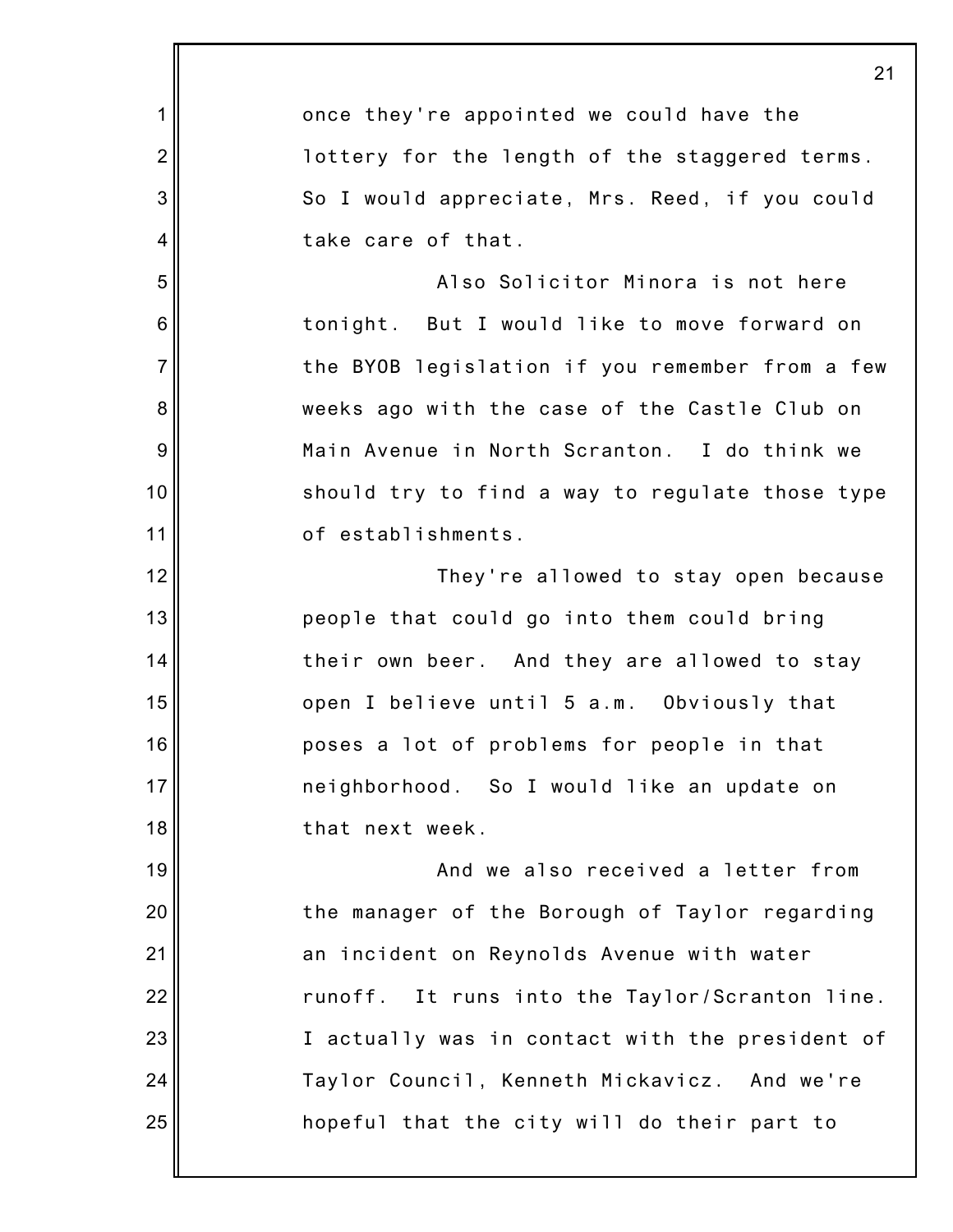|                 | 22                                               |
|-----------------|--------------------------------------------------|
| 1               | take care of that issue. That's all I have       |
| $\overline{2}$  | this week. Thank you.                            |
| 3               | MR. ROGAN: Thank you. Just two                   |
| 4               | quick items. I wanted to give a thank you to     |
| 5               | the DPW for quick response regarding a handicap  |
| $6\phantom{1}6$ | sign that was left up for quite a long time in   |
| $\overline{7}$  | a neighborhood. And I know there's a shortage    |
| 8               | of these signs. So I think the city does need    |
| $\overline{9}$  | to do a better job on an ongoing basis of        |
| 10              | removing signs that have expired because they    |
| 11              | are taking up spots in neighborhoods where they  |
| 12              | shouldn't be.                                    |
| 13              | And then I know there's also people              |
| 14              | out there that are waiting to have those signs   |
| 15              | put in in front of their house. But I want to    |
| 16              | thank the DPW. I sent in a request last week.    |
| 17              | And within two days it was taken care of.<br>One |
| 18              | other quick item, Mrs. Reed, I don't want to     |
| 19              | read the addresses on the air.                   |
| 20              | But I did get a report from a                    |
| 21              | resident of South Scranton about possibly        |
| 22              | illegal rooming houses that are operating on     |
| 23              | one particular block in South Scranton. So I     |
| 24              | will send you those addresses. So if we can      |
| 25              | send those to Director Hinton to have them take  |
|                 |                                                  |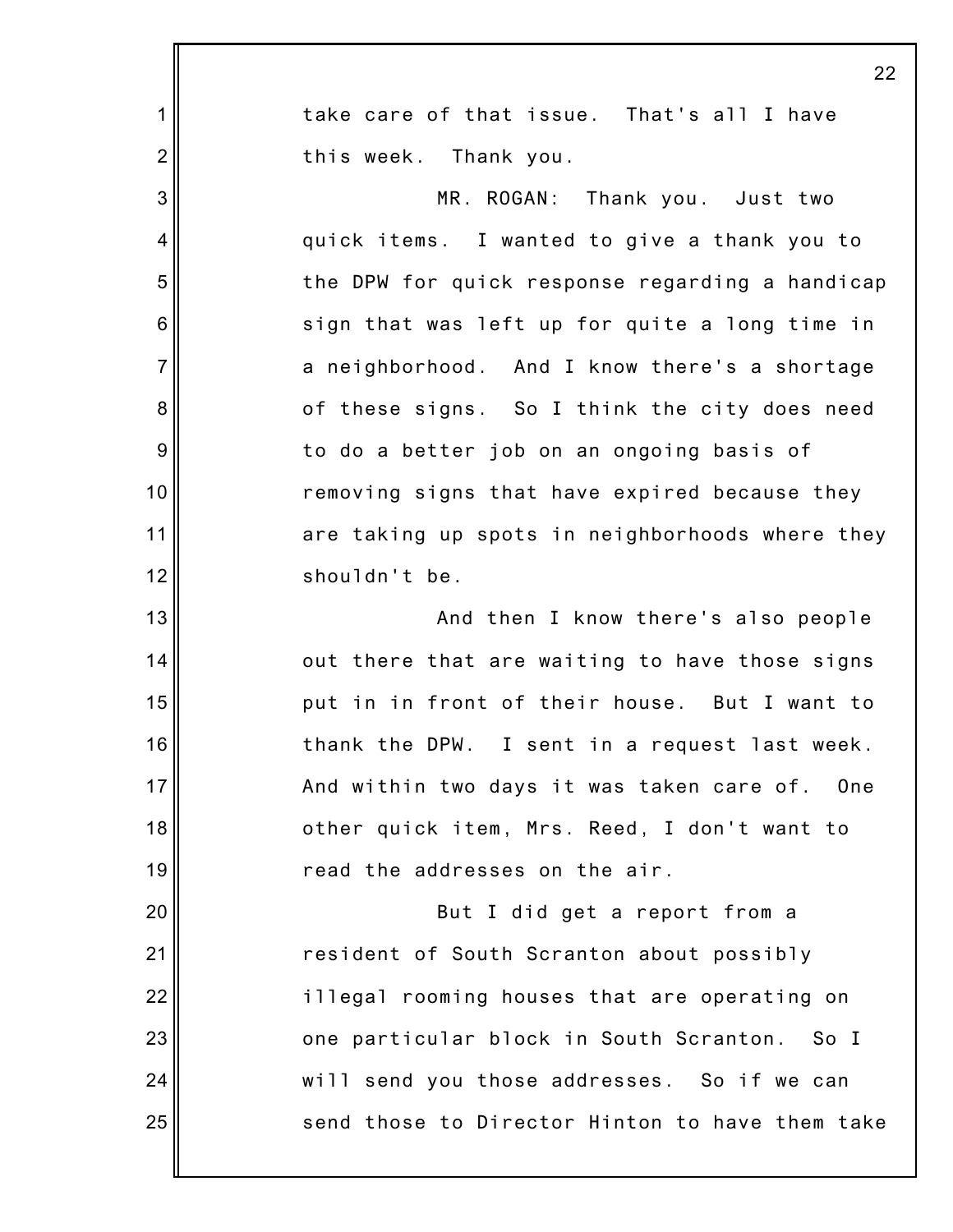|                | 23                                             |
|----------------|------------------------------------------------|
| 1              | a look at it to see what the status of those   |
| $\overline{2}$ | properties is. And that is all.                |
| 3              | MS. REED: 5-B. FOR INTRODUCTION -              |
| 4              | A RESOLUTION - AUTHORIZING THE DIRECTOR OF     |
| 5              | THE DEPARTMENT OF PUBLIC WORKS OF THE CITY OF  |
| 6              | SCRANTON TO SIGN AND SUBMIT THE PENNSYLVANIA   |
| $\overline{7}$ | DEPARTMENT OF TRANSPORTATION ("PENNDOT")       |
| 8              | APPLICATION FOR TRAFFIC SIGNAL APPROVAL FOR    |
| 9              | TRAFFIC SIGNAL PERMIT NO. 6685 AT MULBERRY     |
| 10             | STREET (SR 3027) TO RELOCATE THE STOP BARS AND |
| 11             | PERFORM LANE RE-STRIPING ON THE WESTERLY       |
| 12             | APPROACH OF MULBERRY STREET TO JEFFERSON       |
| 13             | AVENUE.                                        |
| 14             | MR. ROGAN: At this time I'll                   |
| 15             | entertain a motion that item 5-B be introduced |
| 16             | into it's proper committee.                    |
| 17             | MR. PERRY: So moved.                           |
| 18             | MR. EVANS: Second.                             |
| 19             | MR. ROGAN: On the question?                    |
| 20             | MR. GAUGHAN: Yes, on the question.             |
| 21             | This I think comes from a Council request from |
| 22             | a few months ago residents were complaining    |
| 23             | about large trucks and tractors turning from   |
| 24             | Jefferson Avenue onto Mulberry Street and      |
| 25             | driving over the curb. So hopefully this takes |
|                |                                                |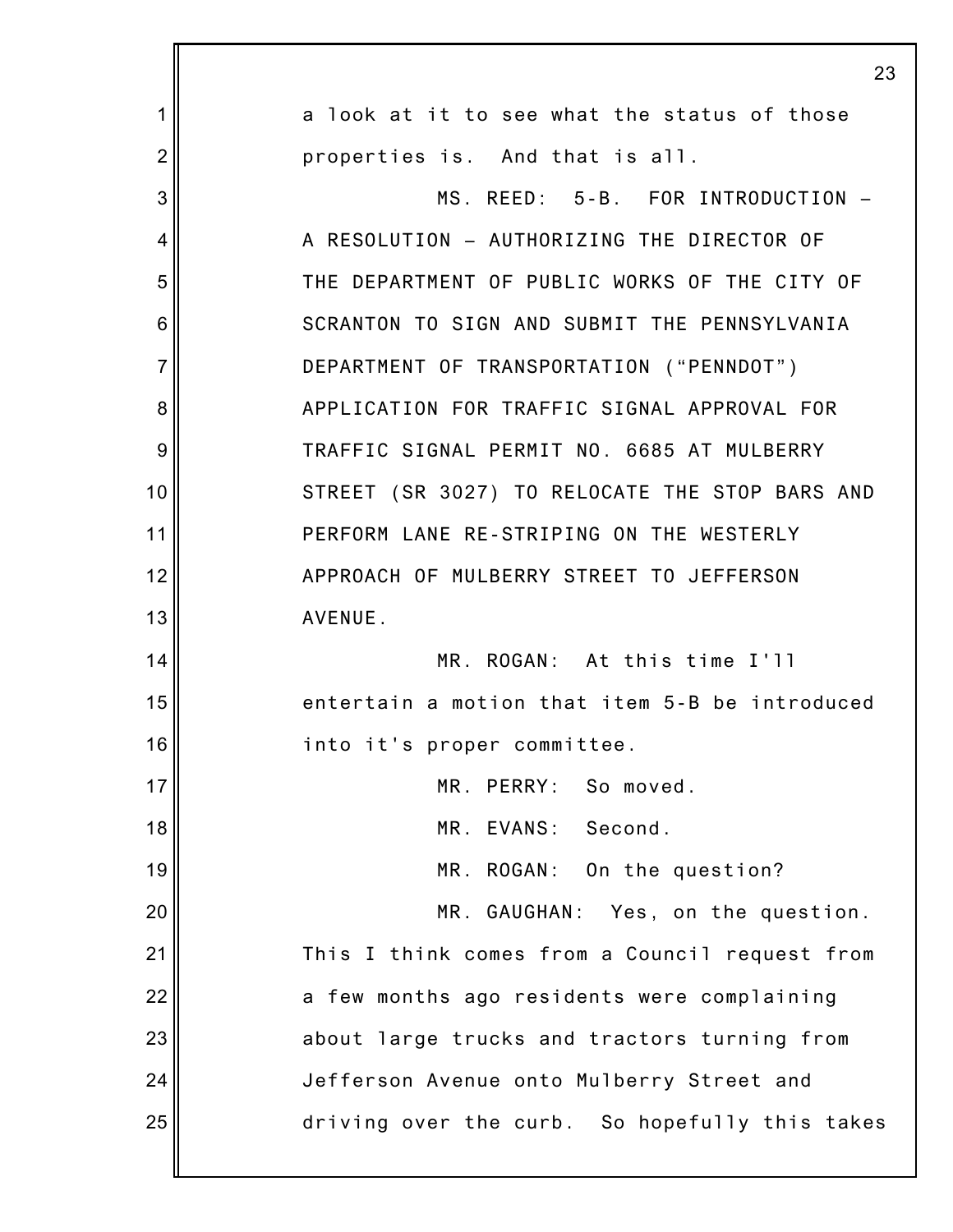|                | 24                                              |
|----------------|-------------------------------------------------|
| 1              | care of that issue. Thank you.                  |
| $\overline{2}$ | MR. ROGAN: All those in favor                   |
| 3              | signify by saying aye.                          |
| 4              | MR. PERRY: Aye.                                 |
| 5              | MR. DONAHUE: Aye.                               |
| 6              | MR. GAUGHAN: Aye.                               |
| $\overline{7}$ | MR. EVANS: Aye.                                 |
| 8              | MR. ROGAN: Aye. Opposed? The ayes               |
| 9              | have it and so moved.                           |
| 10             | MS. REED: 5-C. FOR INTRODUCTION -               |
| 11             | A RESOLUTION - ACCEPTING A DONATION FROM THE    |
| 12             | BOARD OF AMOS TOWERS PRESENTED TO THE CITY OF   |
| 13             | SCRANTON FIRE DEPARTMENT IN AN AMOUNT NOT TO    |
| 14             | EXCEED TWO THOUSAND FIVE HUNDRED (\$2,500.00)   |
| 15             | DOLLARS FOR THE PURCHASE OF A 35MM CAMERA AND   |
| 16             | THREE (3) CORDLESS TOOL KITS TO BE USED IN FIRE |
| 17             | INVESTIGATIONS.                                 |
| 18             | MR. ROGAN: At this time I'll                    |
| 19             | entertain a motion that item 5-C be introduced  |
| 20             | into its proper committee.                      |
| 21             | MR. PERRY: So moved.                            |
| 22             | MR. EVANS: Second.                              |
| 23             | MR. ROGAN: On the question?                     |
| 24             | (No response.)                                  |
| 25             | MR. ROGAN: All those in favor                   |
|                |                                                 |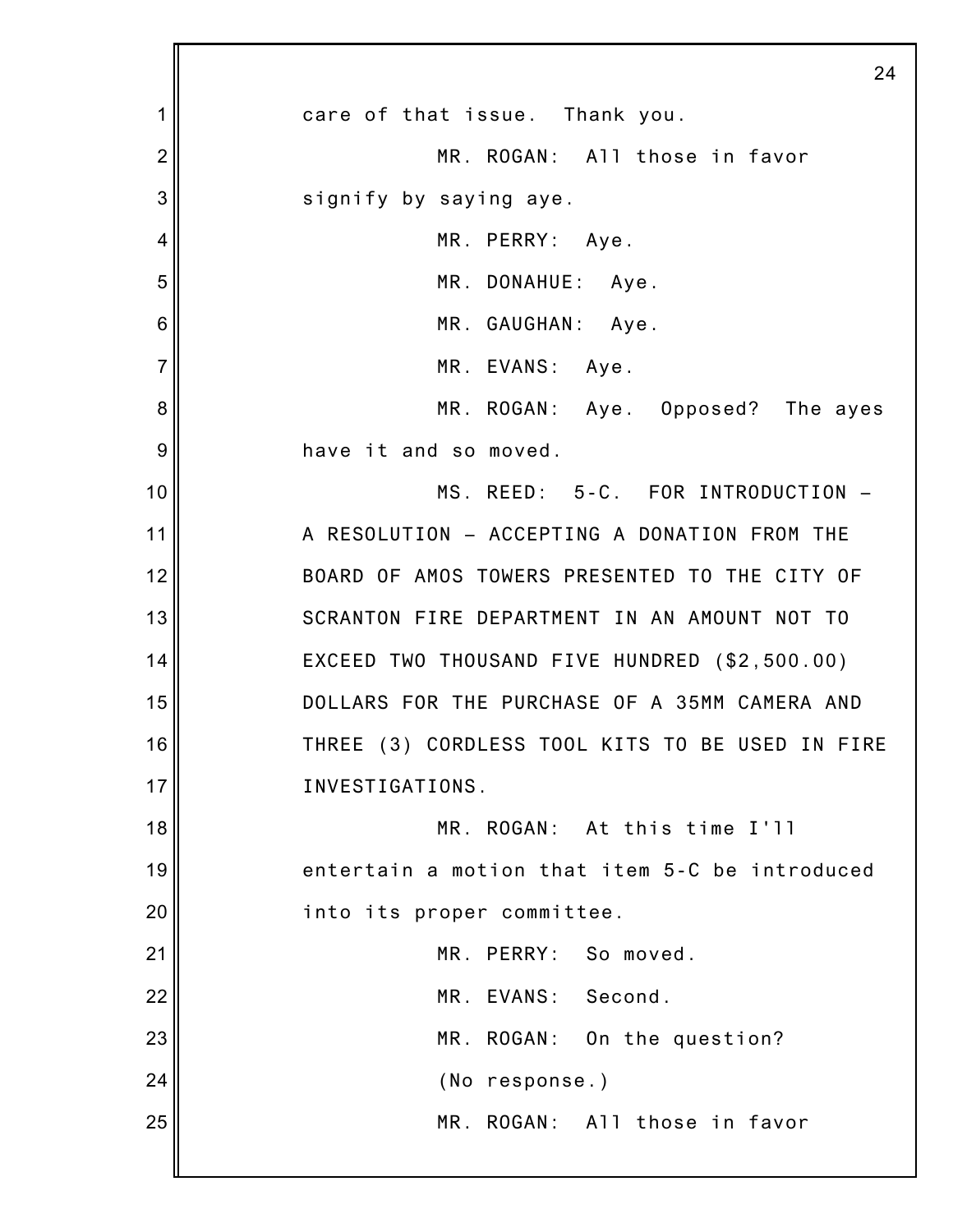1 2 3 4 5 6 7 8 9 10 11 12 13 14 15 16 17 18 19 20 21 22 23 24 25 25 signify by saying aye. MR. PERRY: Aye. MR. DONAHUE: Aye. MR. GAUGHAN: Aye. MR. EVANS: Aye. MR. ROGAN: Aye. Opposed? (No response.) MR. ROGAN: The ayes have it and so moved. MS. REED: 5-D. FOR INTRODUCTION – A RESOLUTION – AUTHORIZING THE MAYOR AND OTHER APPROPRIATE CITY OFFICIALS TO EXECUTE AND ENTER INTO A CONTRACT WITH FIDELITY DEPOSIT AND DISCOUNT BANK TO PROVIDE PAYING AGENT SERVICES FOR THE CITY OF SCRANTON FROM AUGUST 1, 2019 THROUGH DECEMBER 31, 2024. MR. ROGAN: At this time I'll entertain a motion that Item 5-D be introduced into its proper committee. MR. PERRY: So moved. MR. EVANS: Second. MR. ROGAN: On the question? (No response.) MR. ROGAN: All those in favor signify by saying aye.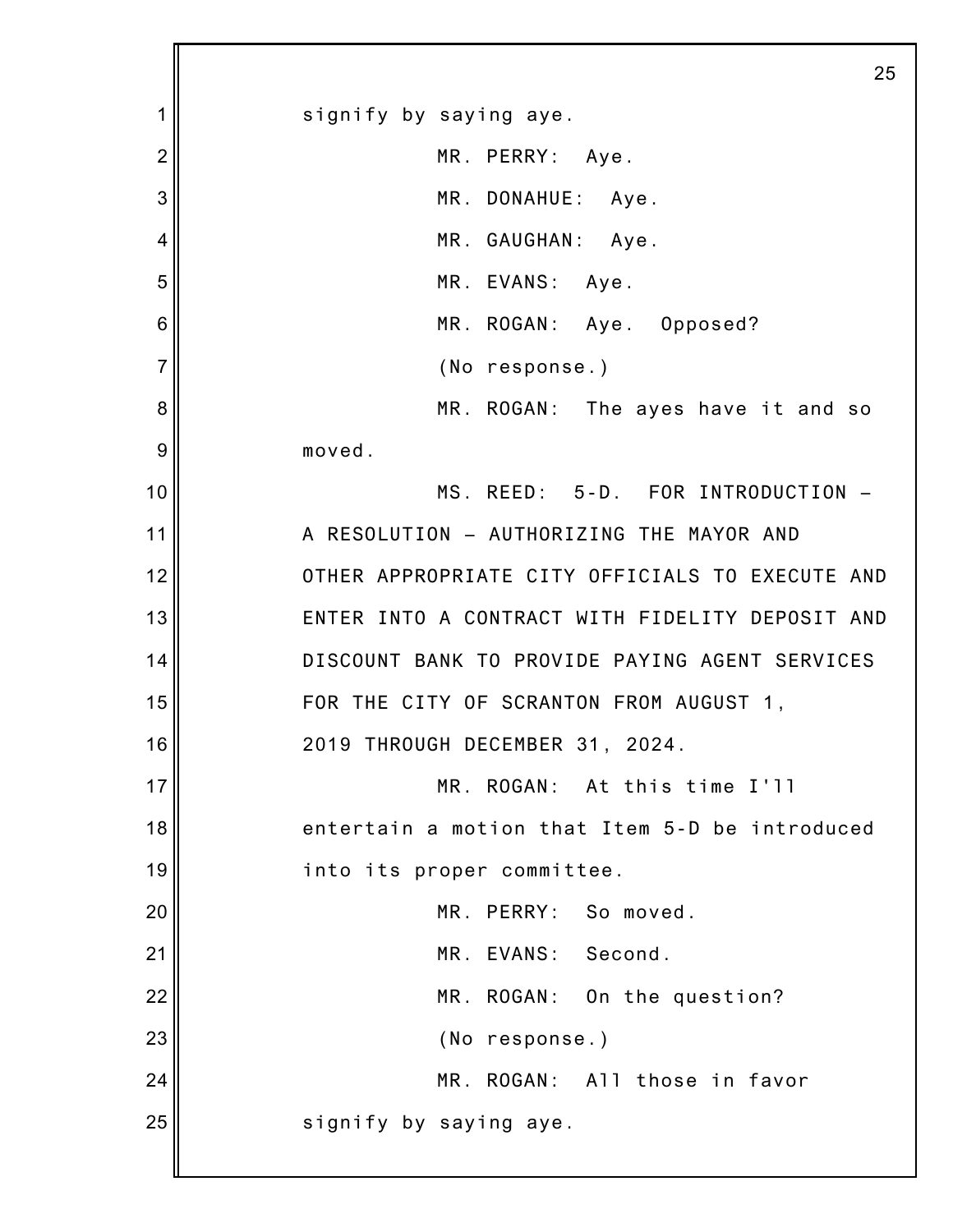|                | 26                                              |
|----------------|-------------------------------------------------|
| 1              | MR. PERRY: Aye.                                 |
| $\overline{2}$ | MR. DONAHUE: Aye.                               |
| 3              | MR. GAUGHAN: Aye.                               |
| 4              | MR. EVANS: Aye.                                 |
| 5              | MR. ROGAN: Aye. Opposed?                        |
| 6              | (No response.)                                  |
| $\overline{7}$ | MR. ROGAN: The ayes have it and so              |
| 8              | moved.                                          |
| 9              | MS. REED: 5 E. FOR INTRODUCTION -               |
| 10             | A RESOLUTION - AUTHORIZING THE MAYOR AND        |
| 11             | OTHER APPROPRIATE CITY OFFICIALS TO EXECUTE AND |
| 12             | ENTER INTO A CONTRACT WITH MCCLURE COMPANY AS   |
| 13             | ENERGY SERVICES COMPANY (ESCO) FOR THE CITY OF  |
| 14             | SCRANTON TO PROVIDE THE MOST IMPACTFUL          |
| 15             | CITY-WIDE ENERGY SAVINGS STRATEGY TO IMPROVE    |
| 16             | THE EFFICIENCY OF CITY OWNED-FACILITIES.        |
| 17             | MR. ROGAN: At this time I'll                    |
| 18             | entertain a motion that Item 5-E be introduced  |
| 19             | into its proper committee.                      |
| 20             | MR. PERRY: So moved.                            |
| 21             | MR. EVANS: Second.                              |
| 22             | MR. ROGAN: On the question?                     |
| 23             | MR. GAUGHAN: Yes, on the question.              |
| 24             | I would like to thank the Mayor and Business    |
| 25             | Administrator and the city administration for   |
|                |                                                 |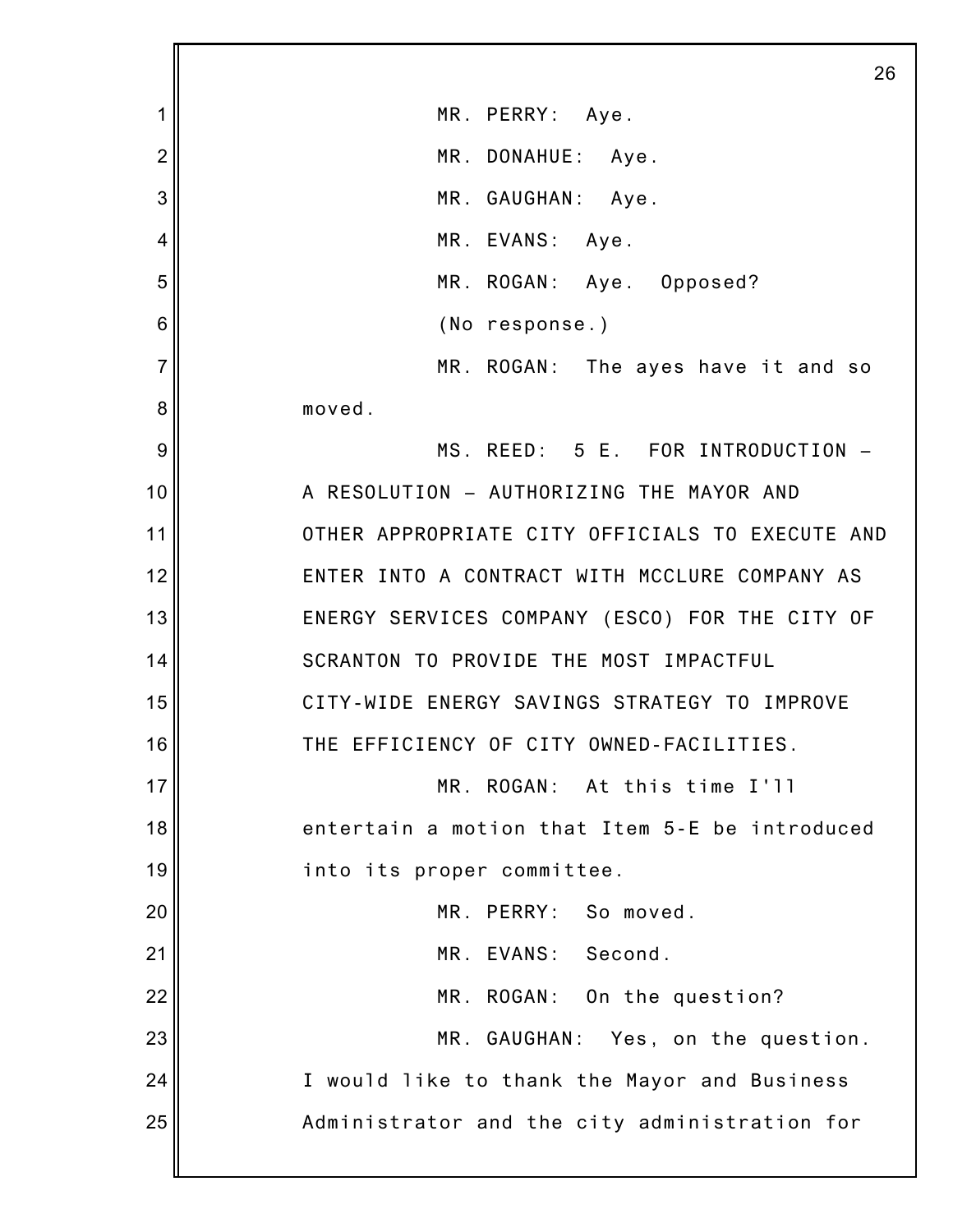|                | 27                                              |
|----------------|-------------------------------------------------|
| 1              | once again going through with trying to make    |
| $\overline{2}$ | all of our buildings in the city energy         |
| 3              | efficient. And through this legislation,        |
| 4              | hopefully once this company conducts an         |
| 5              | investment grade energy audit of the            |
| 6              | facilities, we can develop an energy savings    |
| $\overline{7}$ | plan and a strategy and eventually be able to   |
| 8              | pay for some capital improvements from the      |
| 9              | savings we would receive from being more        |
| 10             | efficient. Thank you.                           |
| 11             | MR. ROGAN: Anyone else?                         |
| 12             | (No response.)                                  |
| 13             | MR. ROGAN: All those in favor                   |
| 14             | signify by saying aye.                          |
| 15             | MR. PERRY: Aye.                                 |
| 16             | MR. DONAHUE: Aye.                               |
| 17             | MR. GAUGHAN: Aye.                               |
| 18             | MR. EVANS: Aye.                                 |
| 19             | MR. ROGAN: Aye. Opposed? The ayes               |
| 20             | have it and so moved.                           |
| 21             | MS. REED: SIXTH ORDER. 6-A.                     |
| 22             | READING BY TITLE - FILE OF THE COUNCIL NO. 67,  |
| 23             | 2019 - AN ORDINANCE - AMENDING FILE OF THE      |
| 24             | COUNCIL NO. 41, 2016, AMENDING FILE OF THE      |
| 25             | COUNCIL NO. 91, 2002 "AN ORDINANCE (AS AMENDED) |
|                |                                                 |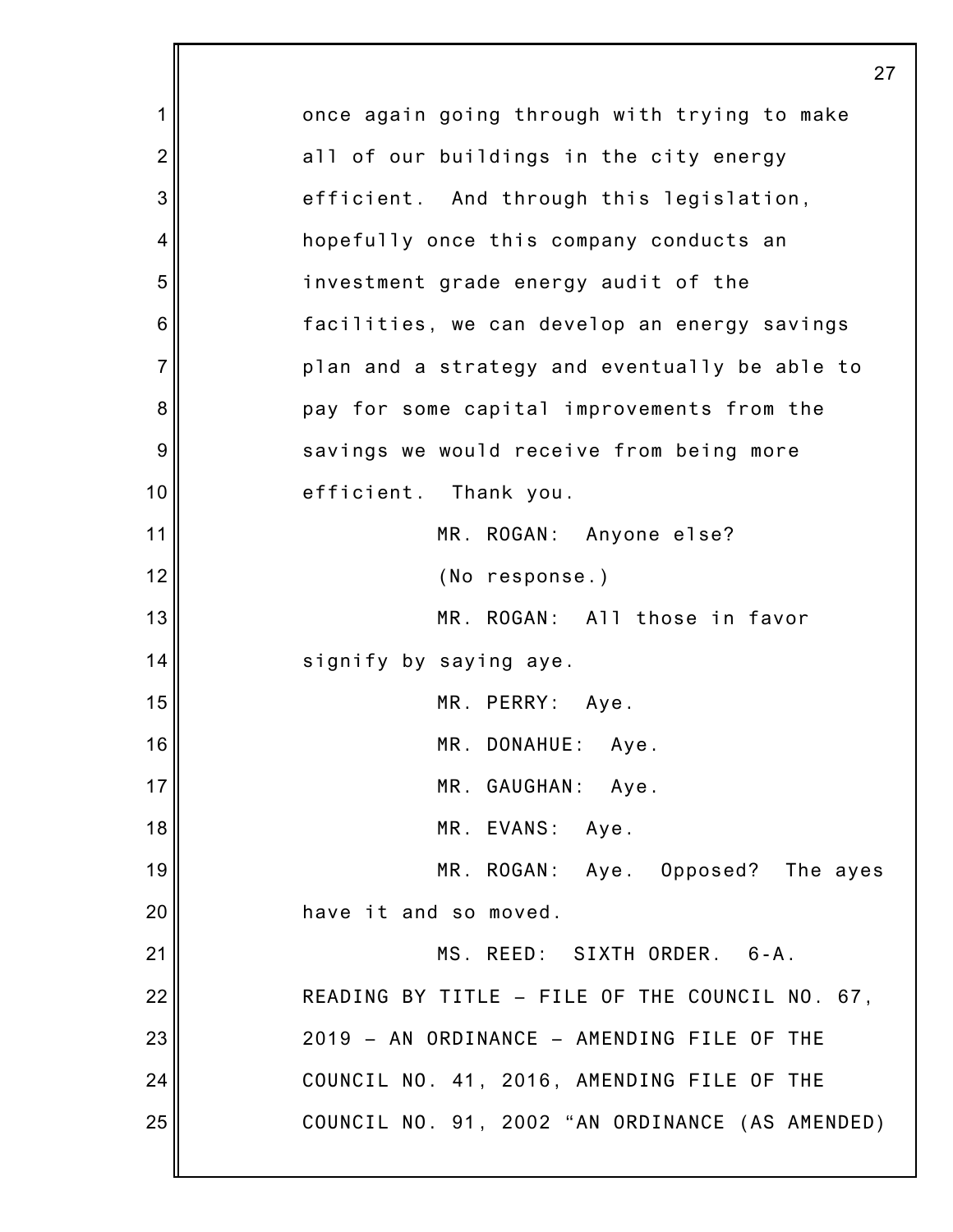|                | 28                                             |
|----------------|------------------------------------------------|
| 1              | PROVIDING FOR THE ESTABLISHMENT OF PARKING     |
| $\overline{2}$ | METER ZONES WITHIN THE CITY OF SCRANTON;       |
| 3              | ESTABLISHING HOURS OF OPERATION;               |
| 4              | PROVIDING FOR THE INSTALLATION OF METERS AND   |
| 5              | PARKING METER RATES; AUTHORIZING THE           |
| 6              | ENFORCEMENT OF PARKING ORDINANCES AND          |
| $\overline{7}$ | PROVIDING PENALTIES FOR VIOLATIONS THEREOF' BY |
| 8              | AMENDING SECTION 3(A) TO REFLECT THE CHANGE IN |
| 9              | HOURLY RATES" BY AMENDING SECTION 1 TO ADD A   |
| 10             | DEFINITION, SECTION 7 TO MODIFY THE USE,       |
| 11             | SECTION 14(a) AND (b) TO CHANGE THE TEMPORARY  |
| 12             | SUSPENSION, SECTION 15(a) AND (b) TO ADDRESS   |
| 13             | CHANGES FOR PERMIT PARKING, AND TO ADD SECTION |
| 14             | 21 ADOPTING THE MAP FOR ON-STREET PARKING,     |
| 15             | SECTION 22 TO ABOLISH TIME ZONE PARKING AND TO |
| 16             | CREATE LOADING ZONES WITHIN THE DOWNTOWN.      |
| 17             | MR. ROGAN: You've heard reading by             |
| 18             | title of Item 6-A. What is your pleasure?      |
| 19             | MR. PERRY: I move that Item 6-A                |
| 20             | pass reading by title.                         |
| 21             | Second.<br>MR. EVANS:                          |
| 22             | MR. ROGAN: On the question.                    |
| 23             | MR. GAUGHAN: Yes, I was just going             |
| 24             | to say that I appreciated the gentleman coming |
| 25             | into the caucus tonight and actually bringing  |
|                |                                                |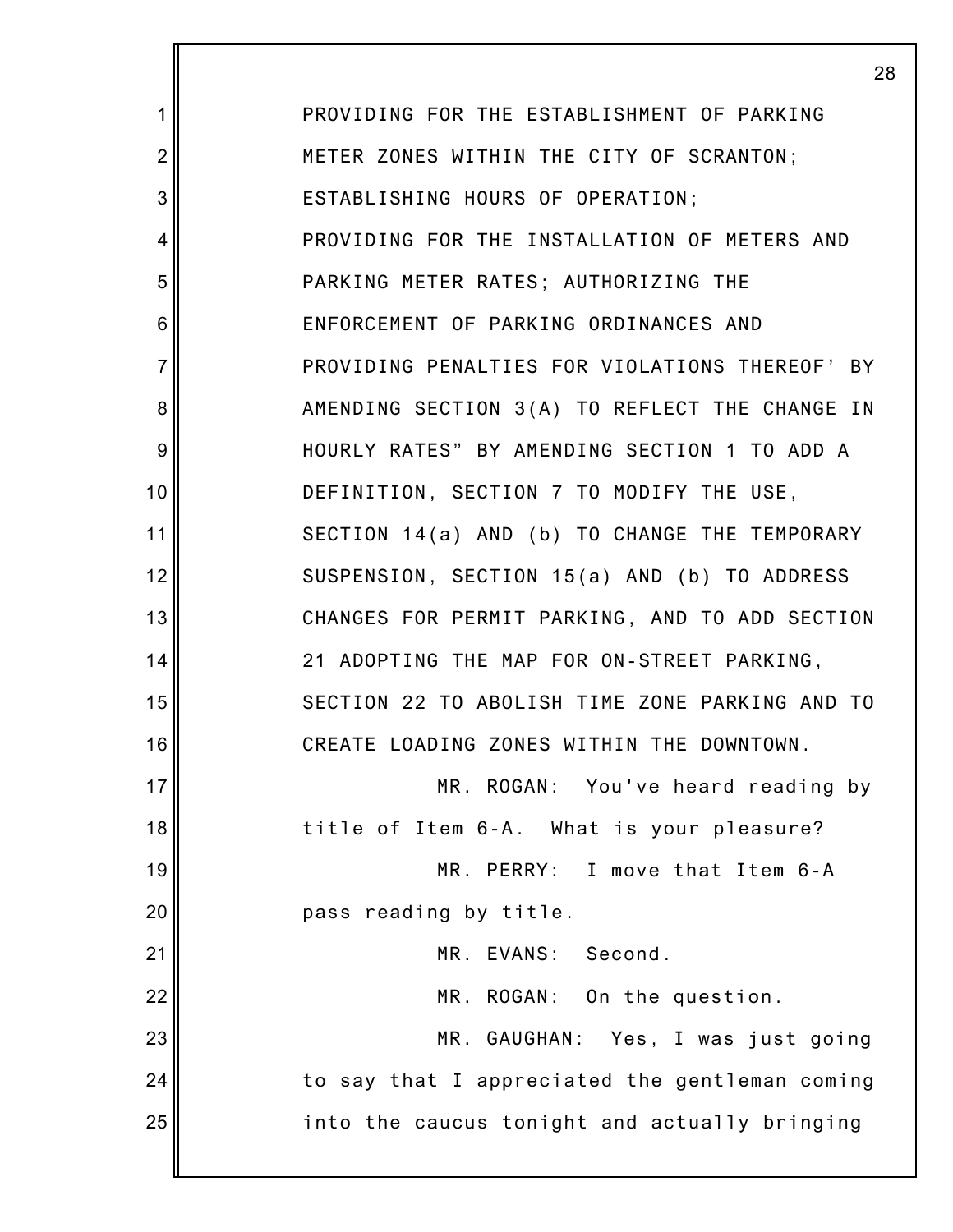|                 | 29                                              |
|-----------------|-------------------------------------------------|
| 1               | one of the multi-pay stations with him.         |
| $\overline{2}$  | I think this is going to be a much              |
| 3               | more user-friendly system. And judging by       |
| 4               | their comments tonight, we're going to begin to |
| 5               | use technology that many other cities have been |
| $6\phantom{1}6$ | using for years across the United States. So I  |
| $\overline{7}$  | think this is a net benefit for the city.       |
| 8               | MR. ROGAN: I would agree on that                |
| $\overline{9}$  | point. And I would also like to mention that    |
| 10              | one item that was discussed a little bit at the |
| 11              | cause that I think will be possibly an issue in |
| 12              | some areas, the elimination of the time zones,  |
| 13              | the park 15 minutes, park 30 minutes.           |
| 14              | I've had a discussion with a number             |
| 15              | of business owners who wanted these signs in    |
| 16              | front of their business as well. Part of the    |
| 17              | problem with the old system was these signs     |
| 18              | were pretty much just thrown up by request.     |
| 19              | There wasn't really a rhyme or reason as to why |
| 20              | some businesses were allowed 15 minute or 30    |
| 21              | minute parking in front of them and others were |
| 22              | not.                                            |
| 23              | So I think this standardizes that               |
| 24              | system. And also, I'm a huge fan of the kiosk   |
| 25              | model versus the old fashion meters for many    |
|                 |                                                 |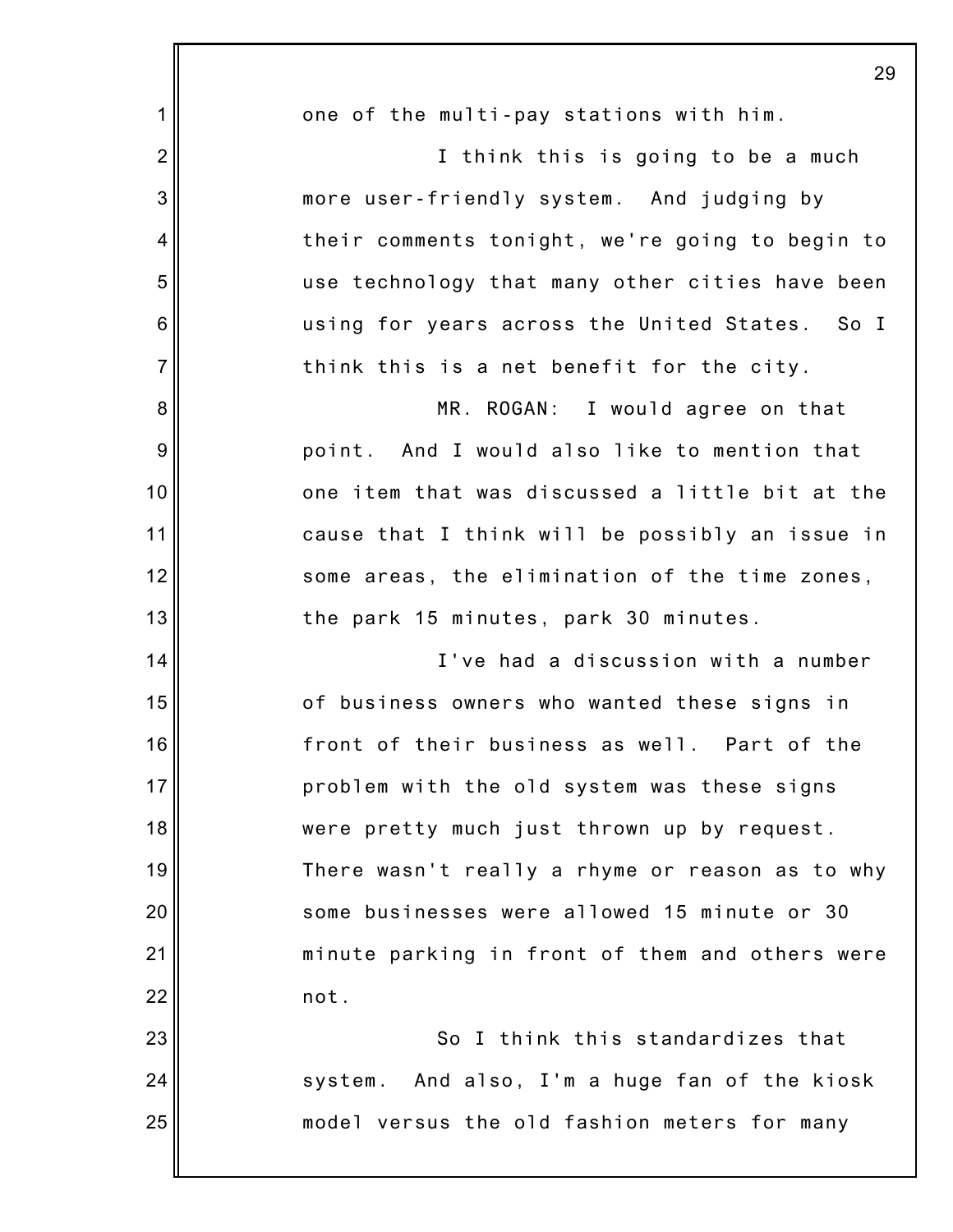|                | 30                                             |
|----------------|------------------------------------------------|
| 1              | reasons but one being convenience. If you go   |
| $\overline{2}$ | to any major city or medium size city, this is |
| 3              | the system that they are on. And we're finally |
| 4              | catching up in that respect as well. Anyone    |
| 5              | else?                                          |
| 6              | (No response.)                                 |
| $\overline{7}$ | MR. ROGAN: All those in favor                  |
| 8              | signify by saying aye.                         |
| 9              | MR. PERRY: Aye.                                |
| 10             | MR. DONAHUE: Aye.                              |
| 11             | MR. GAUGHAN: Aye.                              |
| 12             | MR. EVANS: Aye.                                |
| 13             | MR. ROGAN: Aye. Opposed?                       |
| 14             | (No response.)                                 |
| 15             | MR. ROGAN: The ayes have it and so             |
| 16             | moved.                                         |
| 17             | MS. REED: 6-B. READING BY TITLE -              |
| 18             | FILE OF THE COUNCIL NO. 68, 2019 - AN          |
| 19             | ORDINANCE - AUTHORIZING THE MAYOR AND OTHER    |
| 20             | APPROPRIATE CITY OFFICIALS OF THE CITY OF      |
| 21             | SCRANTON TO APPROVE DOWNTOWN                   |
| 22             | RESIDENTIAL PARKING RATES FOR THE DOWNTOWN     |
| 23             | SCRANTON RESIDENT PARKING PROGRAM.             |
| 24             | MR. ROGAN: You've heard reading by             |
| 25             | title of Item 6-B. What is your pleasure?      |
|                |                                                |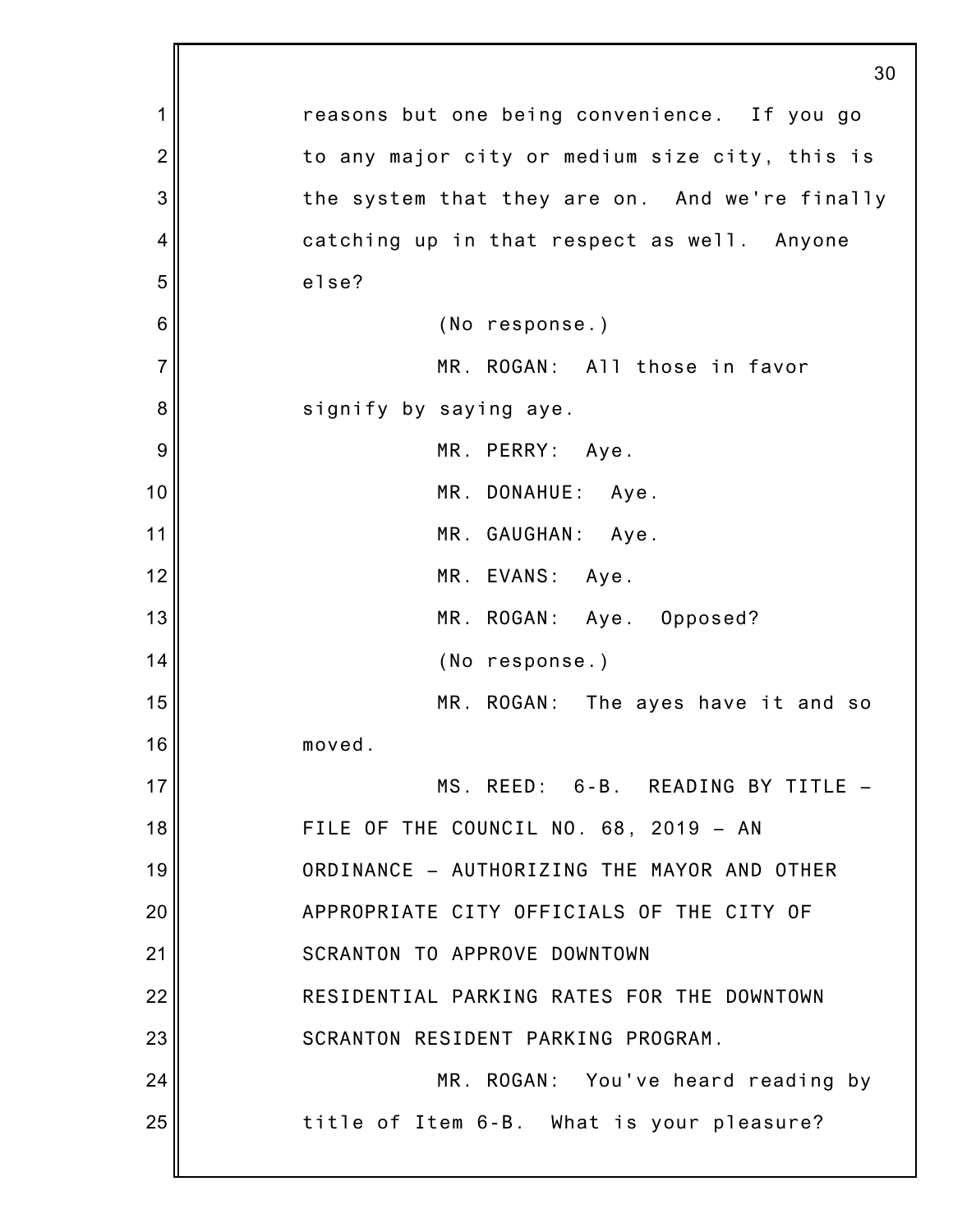|                 | 31                                              |
|-----------------|-------------------------------------------------|
| 1               | MR. PERRY: I move that Item 6-B                 |
| $\overline{2}$  | pass reading by title.                          |
| 3               | MR. EVANS: Second.                              |
| 4               | MR. ROGAN: On the question?                     |
| 5               | MR. EVANS: On the question. For                 |
| $6\phantom{1}6$ | people who don't know, I'm a downtown resident. |
| $\overline{7}$  | And I'm also a customer of ABM. And I pay the   |
| 8               | monthly rate of \$90 per month in one of the    |
| 9               | garages that is part of this legislation.       |
| 10              | So as a Councilman, I will not opt              |
| 11              | into this program while I'm on City Council.    |
| 12              | And, therefore, I will be not paying the        |
| 13              | reduced rate. I will continue to pay the \$90   |
| 14              | per month that I am paying now. I just wanted   |
| 15              | to disclose that before we vote.                |
| 16              | MR. ROGAN: Anyone else?                         |
| 17              | (No response.)                                  |
| 18              | MR. ROGAN:<br>On the question?<br>A11           |
| 19              | those in favor signify by saying aye.           |
| 20              | MR. PERRY:<br>Aye.                              |
| 21              | MR. DONAHUE: Aye.                               |
| 22              | MR. GAUGHAN:<br>Aye.                            |
| 23              | MR. EVANS:<br>Aye.                              |
| 24              | MR. ROGAN: Aye. Opposed?                        |
| 25              | (No response.)                                  |
|                 |                                                 |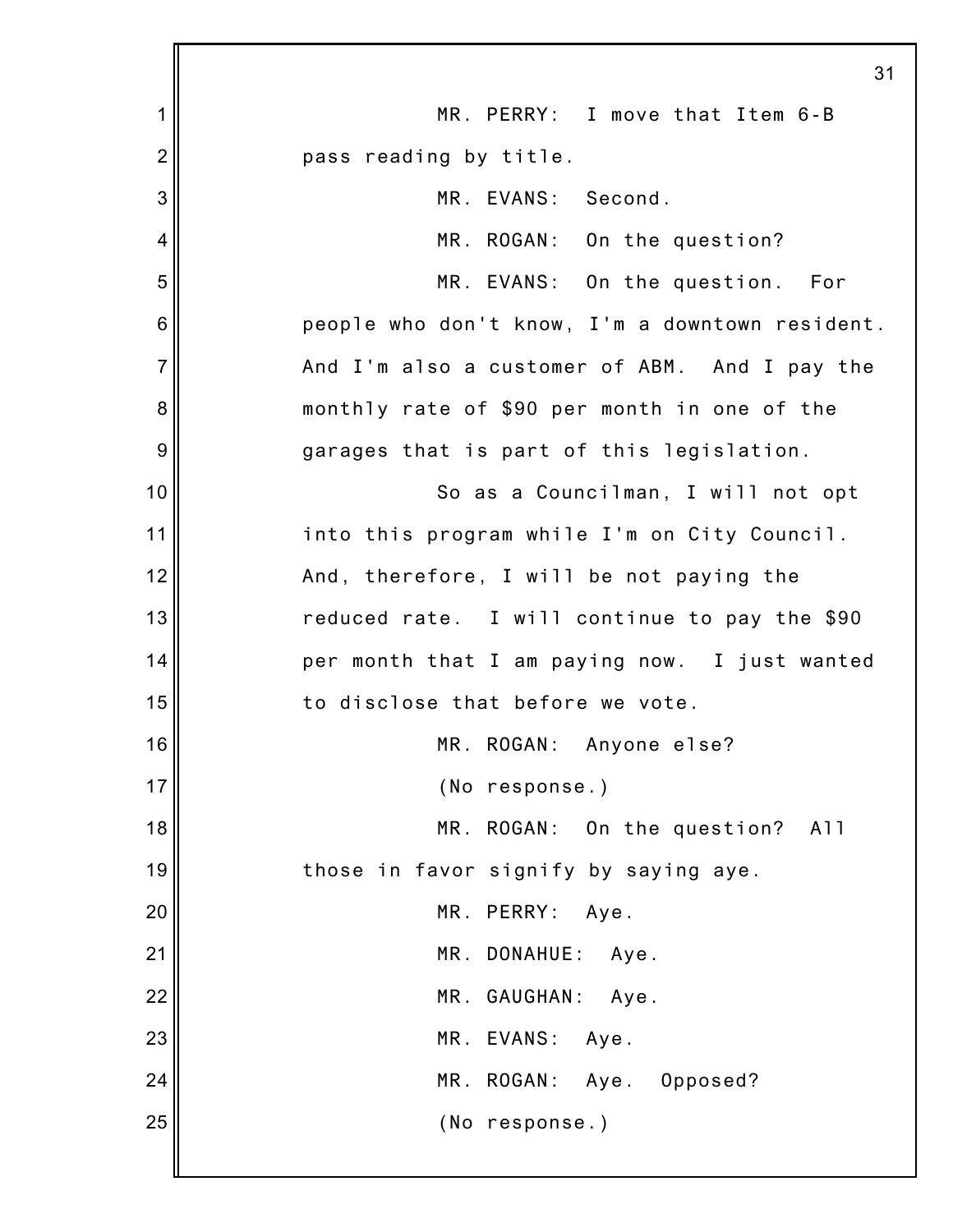|                | 32                                              |
|----------------|-------------------------------------------------|
| 1              | MR. ROGAN: The ayes have it and so              |
| $\overline{2}$ | moved.                                          |
| 3              | MS. REED: 6-C. READING BY TITLE -               |
| 4              | FILE OF THE COUNCIL NO. 69, 2019 - AN           |
| 5              | ORDINANCE - AMENDING FILE OF THE COUNCIL NO.    |
| 6              | 47, 2013, ENTITLED "AN ORDINANCE AUTHORIZING    |
| $\overline{7}$ | THE MAYOR AND OTHER APPROPRIATE                 |
| 8              | OFFICIALS OF THE CITY OF SCRANTON TO TAKE ALL   |
| 9              | NECESSARY ACTIONS TO IMPLEMENT THE CONSOLIDATED |
| 10             | SUBMISSION FOR COMMUNITY PLANNING AND           |
| 11             | DEVELOPMENT PROGRAMS TO BE FUNDED UNDER THE     |
| 12             | COMMUNITY DEVELOPMENT BLOCK GRANT (CDBG)        |
| 13             | PROGRAM, HOME INVESTMENT PARTNERSHIP (HOME)     |
| 14             | PROGRAM AND EMERGENCY SOLUTIONS GRANTS (ESG)    |
| 15             | PROGRAM FOR THE PERIOD BEGINNING JANUARY 1,     |
| 16             | 2014" BY AMENDING THE 2014 ACTION PLAN BY       |
| 17             | UTILIZING ONE HUNDRED AND TWENTY-SIX            |
| 18             | THOUSAND NINE HUNDRED AND TWO DOLLARS AND       |
| 19             | NINETY CENTS (\$126,902.90) UNDER THE HOME      |
| 20             | INVESTMENT PARTNERSHIP PROGRAM                  |
| 21             | (HOME) TO BUILD A TWO (2) UNIT RENTAL HOUSE FOR |
| 22             | LOW INCOME FAMILIES IN THE CITY OF SCRANTON OR  |
| 23             | TO ACQUIRE AND REHAB TWO (2) VACANT HOUSES IN   |
| 24             | THE CITY OF SCRANTON FOR LOW INCOME             |
| 25             | FAMILIES BY AND THROUGH THE SCRANTON LACKAWANNA |
|                |                                                 |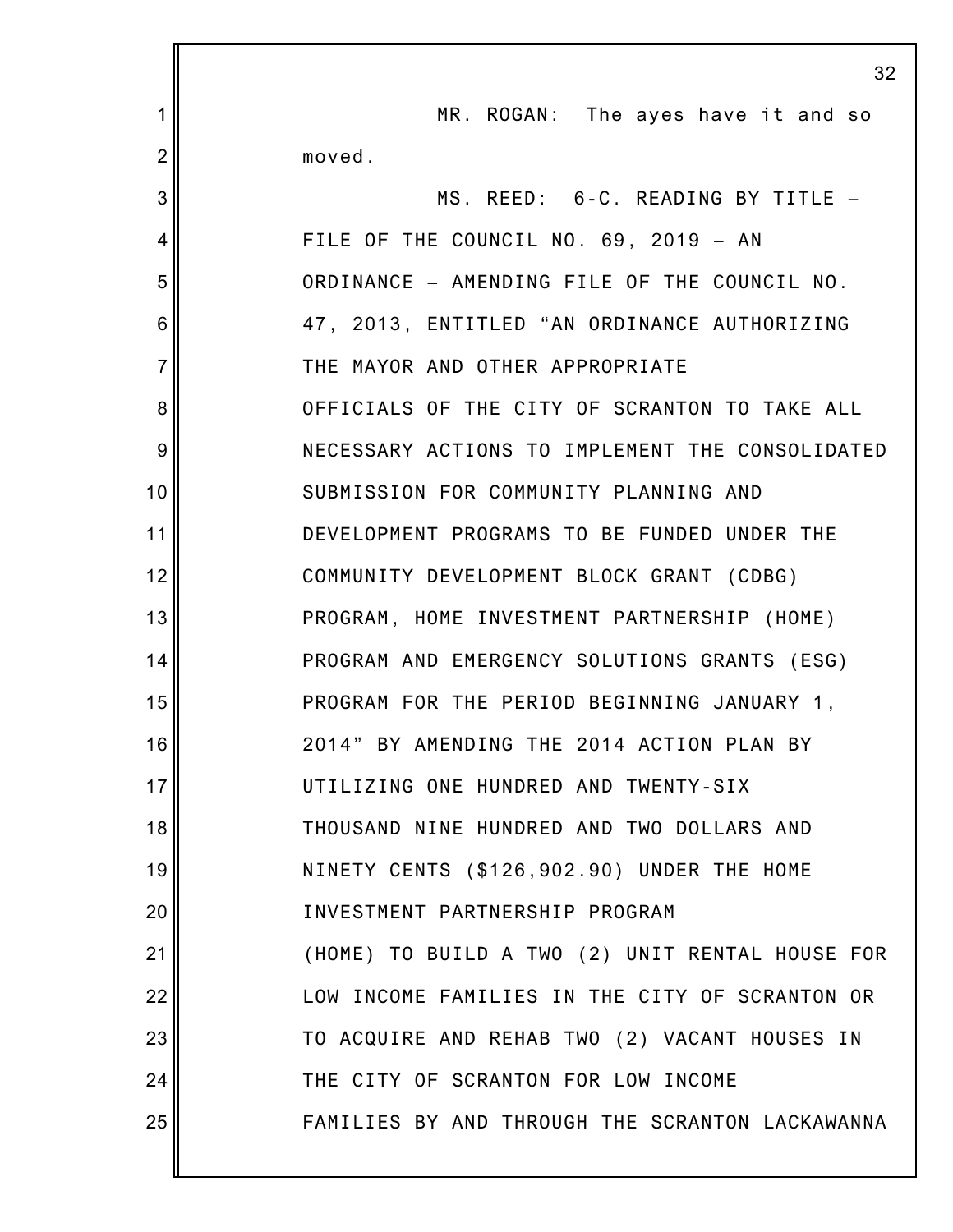|                | 33                                             |
|----------------|------------------------------------------------|
| 1              | RESOURCES DEVELOPMENT CORPORATION A SUBSIDIARY |
| $\overline{2}$ | OF THE SCRANTON LACKAWANNA HUMAN DEVELOPMENT   |
| 3              | AGENCY.                                        |
| 4              | MR. ROGAN: You've heard reading by             |
| 5              | title of Item 6-C. What is your pleasure?      |
| 6              | MR. PERRY: I move that Item 6-C                |
| 7              | pass reading by title.                         |
| 8              | MR. EVANS: Second.                             |
| 9              | MR. ROGAN: On the question.                    |
| 10             | (No response.)                                 |
| 11             | MR. ROGAN: All those in favor                  |
| 12             | signify by saying aye.                         |
| 13             | MR. PERRY: Aye.                                |
| 14             | MR. DONAHUE:<br>Aye.                           |
| 15             | MR. GAUGHAN:<br>Aye.                           |
| 16             | MR. EVANS:<br>Aye.                             |
| 17             | MR. ROGAN: Aye. Opposed?                       |
| 18             | (No response.)                                 |
| 19             | MR. ROGAN: The ayes have it and so             |
| 20             | moved.                                         |
| 21             | MR. DONAHUE: I would like to make a            |
| 22             | motion to table Item 6-C to comply with the 30 |
| 23             | day public comment period as required by HUD.  |
| 24             | MR. GAUGHAN:<br>Second.                        |
| 25             | MR. ROGAN:<br>There's a motion and a           |
|                |                                                |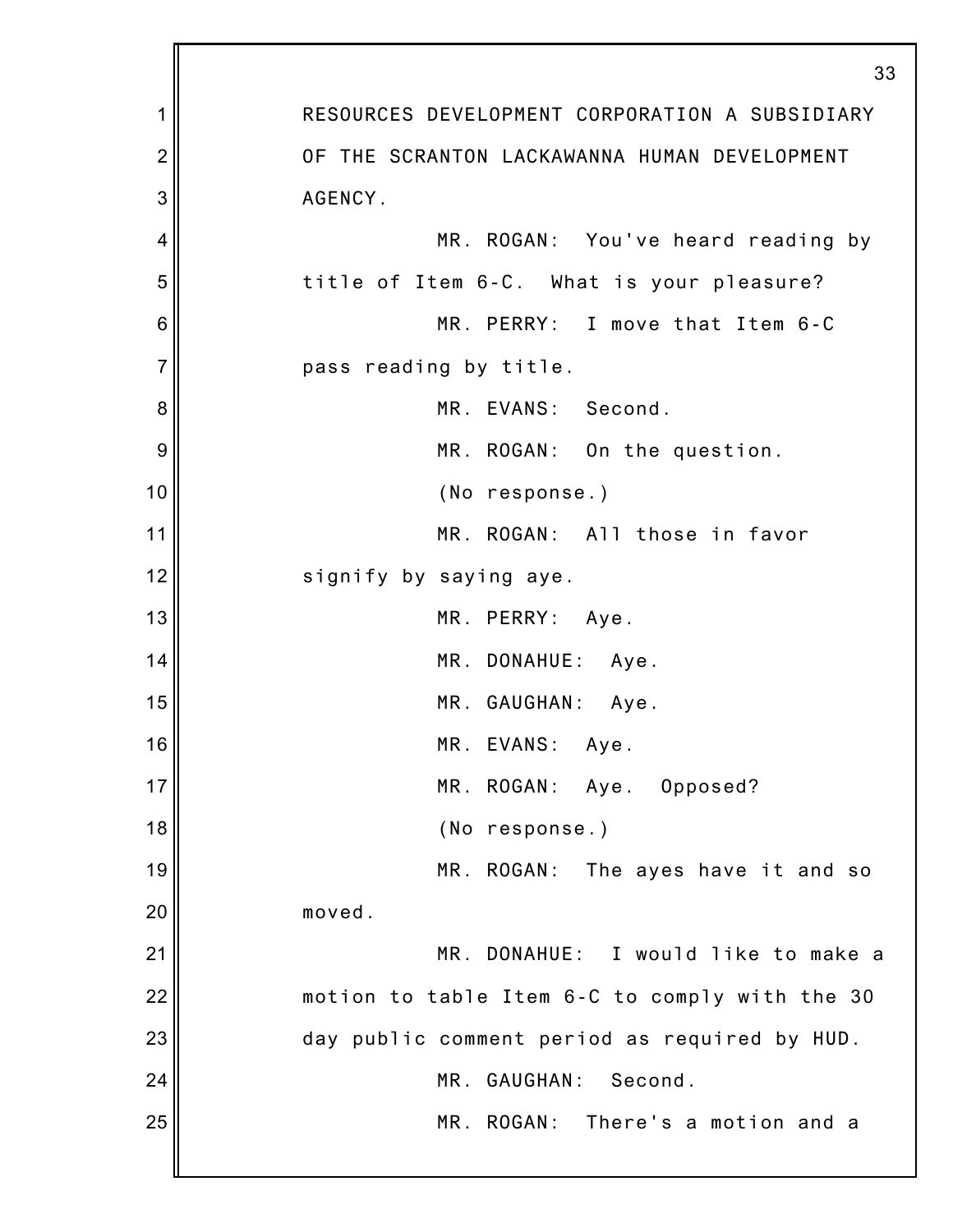1 2 3 4 5 6 7 8 9 10 11 12 13 14 15 16 17 18 19 20 21 22 23 24 25 34 second. On the question? (No response.) MR. ROGAN: All those in favor signify by saying aye. MR. PERRY: Aye. MR. DONAHUE: Aye. MR. GAUGHAN: Aye. MR. EVANS: Aye. MR. ROGAN: Aye. Opposed? (No response.) MR. ROGAN: The ayes have it and it's tabled. MS. REED: SEVENTH ORDER. 7-A, previously tabled. 7-B. FOR CONSIDERATION BY THE COMMITTEE ON RULES – FOR ADOPTION - RESOLUTION NO. 126, 2019 – AUTHORIZING THE MAYOR AND OTHER APPROPRIATE CITY OFFICIALS TO EXECUTE AND ENTER INTO A CONTRACT WITH REUTHER+BOWEN, PC TO PROVIDE ENGINEERING SERVICES FOR THE CITY OF SCRANTON 2019 ROADWAY IMPROVEMENT PROJECT. MR. ROGAN: As Chairperson for the Committee on Rules, I recommend final passage of Item 7-B.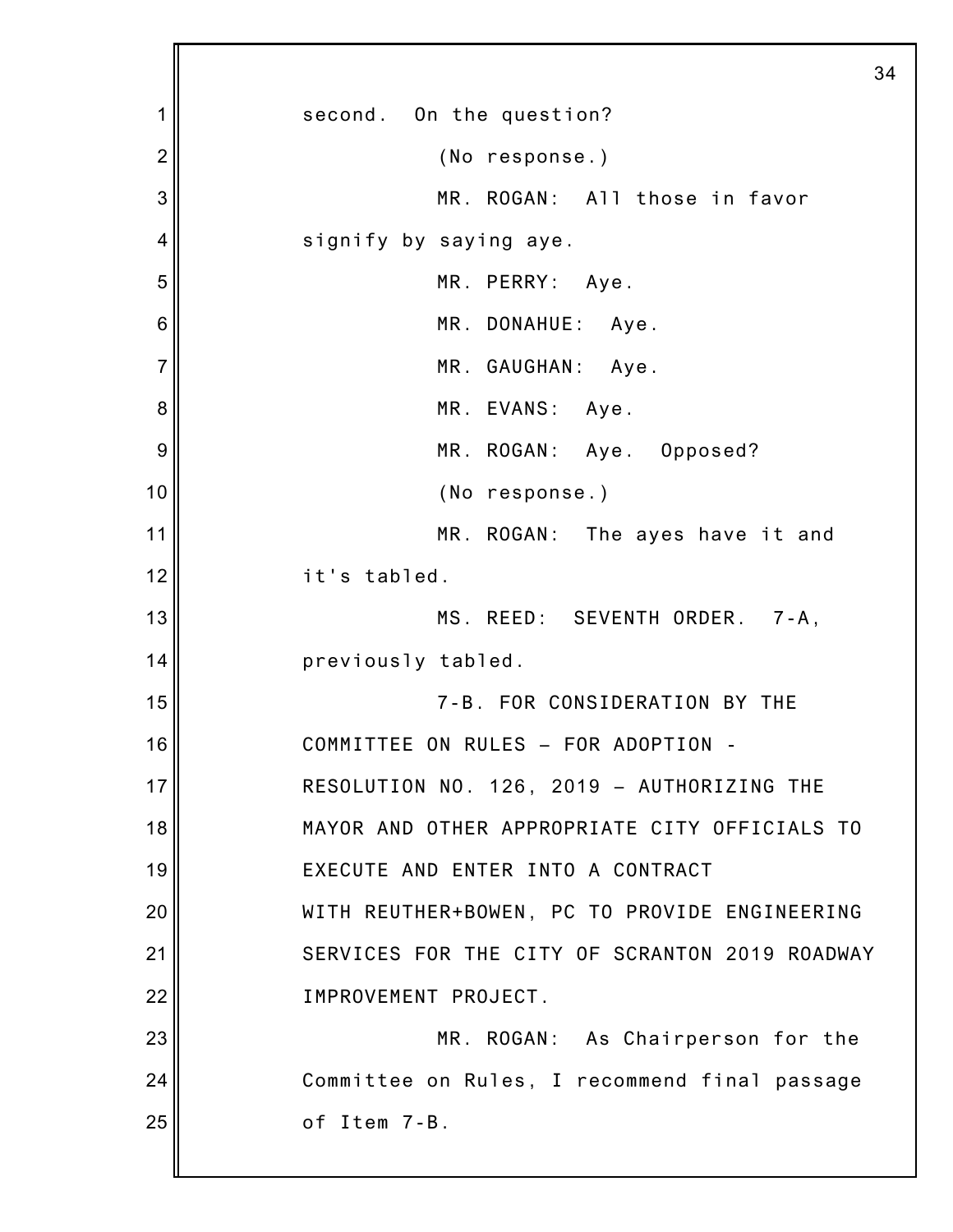|                 | 35                                              |
|-----------------|-------------------------------------------------|
| 1               | MR. PERRY: Second.                              |
| $\overline{2}$  | MR. ROGAN: On the question?                     |
| 3               | MR. GAUGHAN: Yes, on the question.              |
| 4               | I'm going to be voting for this. But Miss       |
| 5               | Hodowanitz brought up a good point. I believe   |
| $6\phantom{1}6$ | I brought this up before about attachment D for |
| $\overline{7}$  | the disclosures by firm or contractor.          |
| 8               | It's my -- it's my understanding                |
| $\overline{9}$  | that when the firms sign off on the bottom and  |
| 10              | they don't include anything else that their     |
| 11              | answer is that they have not -- they don't have |
| 12              | a direct financial commercial or business       |
| 13              | relationship with any municipal official, so on |
| 14              | and so forth.                                   |
| 15              | But I do agree that it is confusing             |
| 16              | when you look at it and there's nothing on      |
| 17              | there they just sign the bottom of it. So I     |
| 18              | will be voting for this. But, Mrs. Reed, if     |
| 19              | you could just find out from Mr. Bulzoni would  |
| 20              | probably be the best person to go to for this   |
| 21              | and just ask him if, in fact, that is the case. |
| 22              | And if it's not the case and there is           |
| 23              | additional information, then they should        |
| 24              | provide that. Thank you.                        |
| 25              | MR. ROGAN: Anyone else?                         |
|                 |                                                 |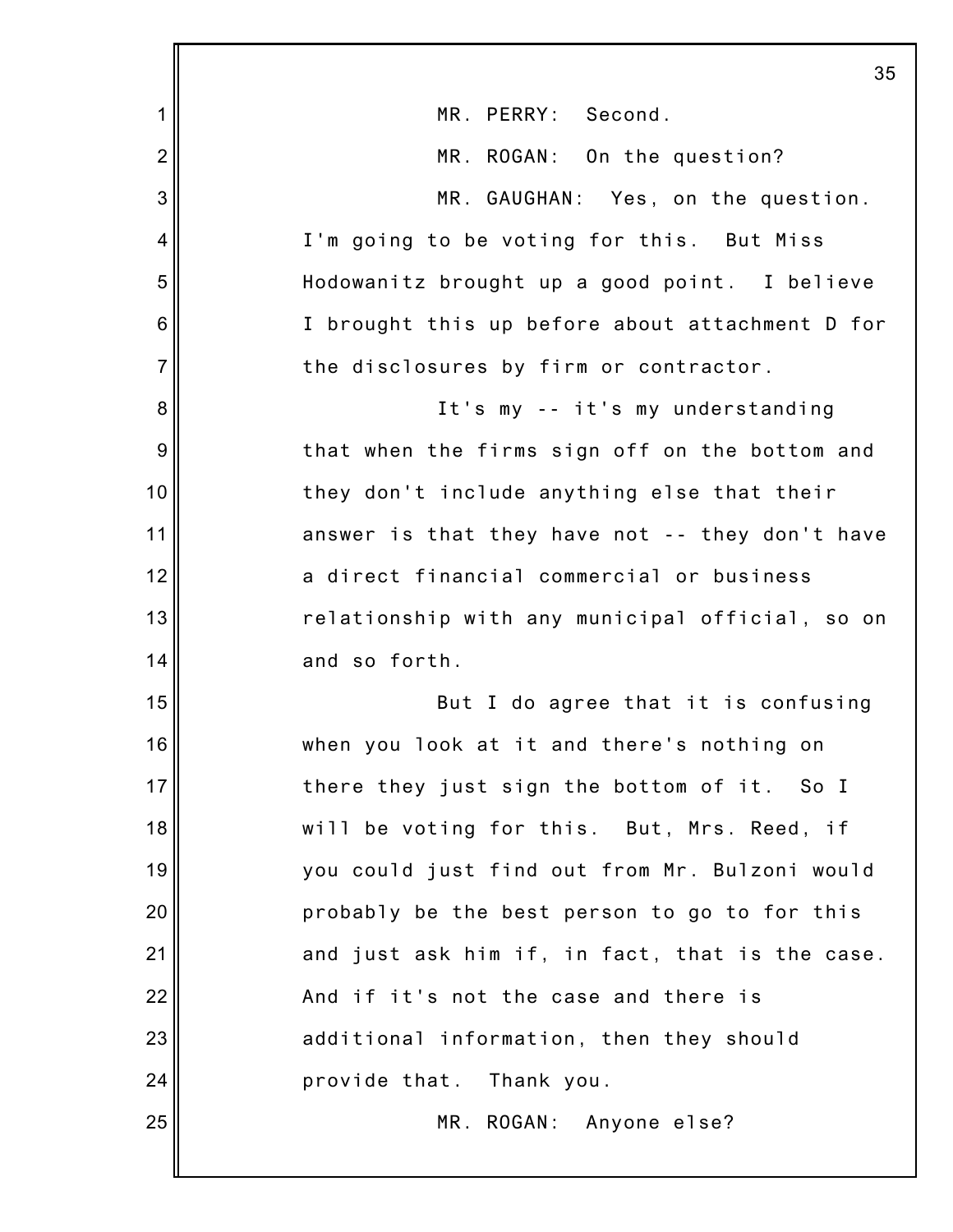1 2 3 4 5 6 7 8 9 10 11 12 13 14 15 16 17 18 19 20 21 22 23 24 25 36 (No response.) MR. ROGAN: Roll call, please. MS. CARRERA: Mr. Perry. MR. PERRY: Yes. MS. CARRERA: Mr. Donahue. MR. DONAHUE: Yes. MS. CARRERA: Mr. Evans. MR. EVANS: Yes. MS. CARRERA: Mr. Gaughan. MR. GAUGHAN: Yes. MS. CARRERA: Mr. Rogan. MR. ROGAN: Yes. I hereby declare Item 7-B legally and lawfully adopted. MS. REED: 7-C, previously tabled. 7-D, previously tabled. 7-E. FOR CONSIDERATION BY THE COMMITTEE ON COMMUNITY DEVELOPMENT – FOR ADOPTION – RESOLUTION NO. 129, 2019 – AUTHORIZING THE MAYOR AND OTHER APPROPRIATE CITY OFFICIALS TO EXECUTE AND ENTER INTO A GRANT AGREEMENT BY AND BETWEEN THE COUNTY OF LACKAWANNA AND CITY OF SCRANTON PERTAINING TO A COMMUNITY RE-INVEST GRANT #2013-32 (REVISED). MR. ROGAN: What's the recommendation of the Chairperson for the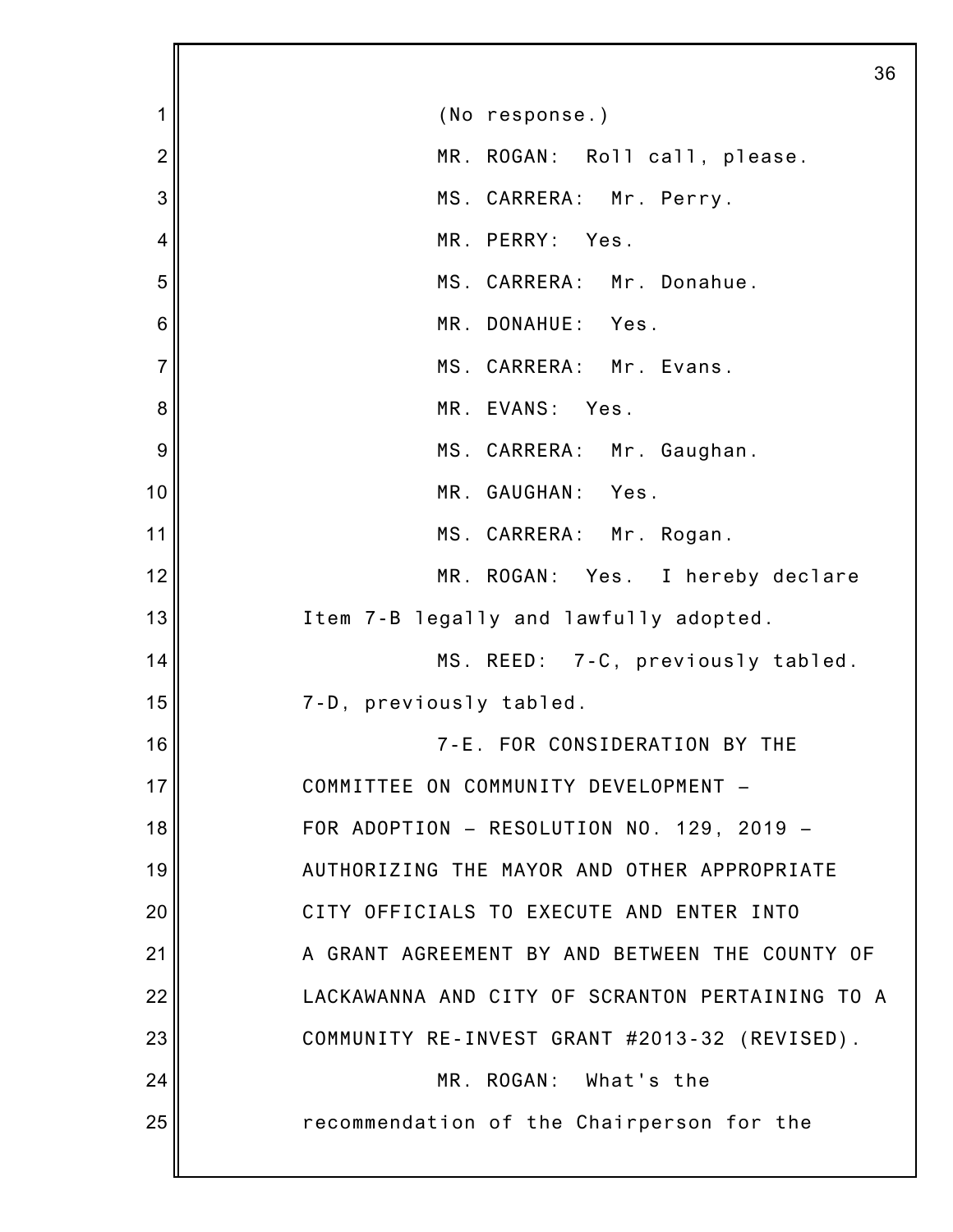|                | 37                                              |
|----------------|-------------------------------------------------|
| 1              | Committee on Community Development?             |
| $\overline{2}$ | MR. DONAHUE: As Chairperson for the             |
| 3              | Committee on Community Development, I recommend |
| 4              | final passage of Item 7-E.                      |
| 5              | MR. PERRY: Second.                              |
| 6              | MR. ROGAN: On the question?                     |
| $\overline{7}$ | (No response.)                                  |
| 8              | MR. ROGAN: Roll call, please.                   |
| 9              | MS. CARRERA: Mr. Perry.                         |
| 10             | MR. PERRY: Yes.                                 |
| 11             | MS. CARRERA: Mr. Donahue.                       |
| 12             | MR. DONAHUE: Yes.                               |
| 13             | MS. CARRERA: Mr. Evans.                         |
| 14             | MR. EVANS: Yes.                                 |
| 15             | MS. CARRERA: Mr. Gaughan.                       |
| 16             | MR. GAUGHAN:<br>Yes.                            |
| 17             | MS. CARRERA: Mr. Rogan.                         |
| 18             | MR. ROGAN:<br>Yes. I hereby declare             |
| 19             | Item 7-E legally and lawfully adopted.          |
| 20             | If there's no further business, I'll            |
| 21             | entertain a motion to adjourn.                  |
| 22             | MR. PERRY:<br>Motion to adjourn.                |
| 23             | MR. ROGAN:<br>Meeting is adjourned.             |
| 24             |                                                 |
| 25             |                                                 |
|                |                                                 |